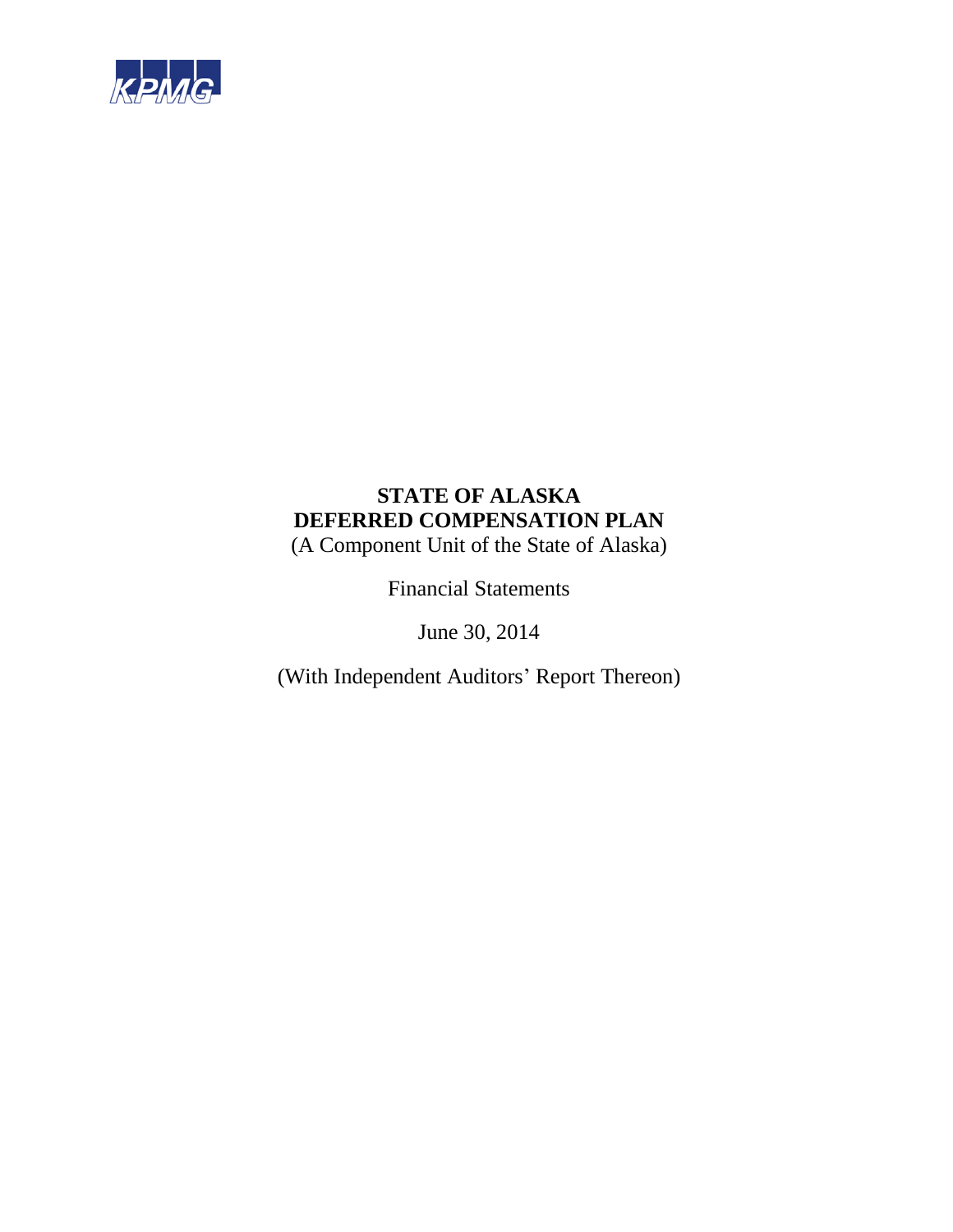#### **Table of Contents**

|                                                 | Page(s)   |
|-------------------------------------------------|-----------|
| <b>Independent Auditors' Report</b>             | $1 - 2$   |
| Management's Discussion and Analysis            | $3 - 7$   |
| <b>Statements of Fiduciary Net Position</b>     |           |
| Statements of Changes in Fiduciary Net Position | Q         |
| <b>Notes to Financial Statements</b>            | $10 - 25$ |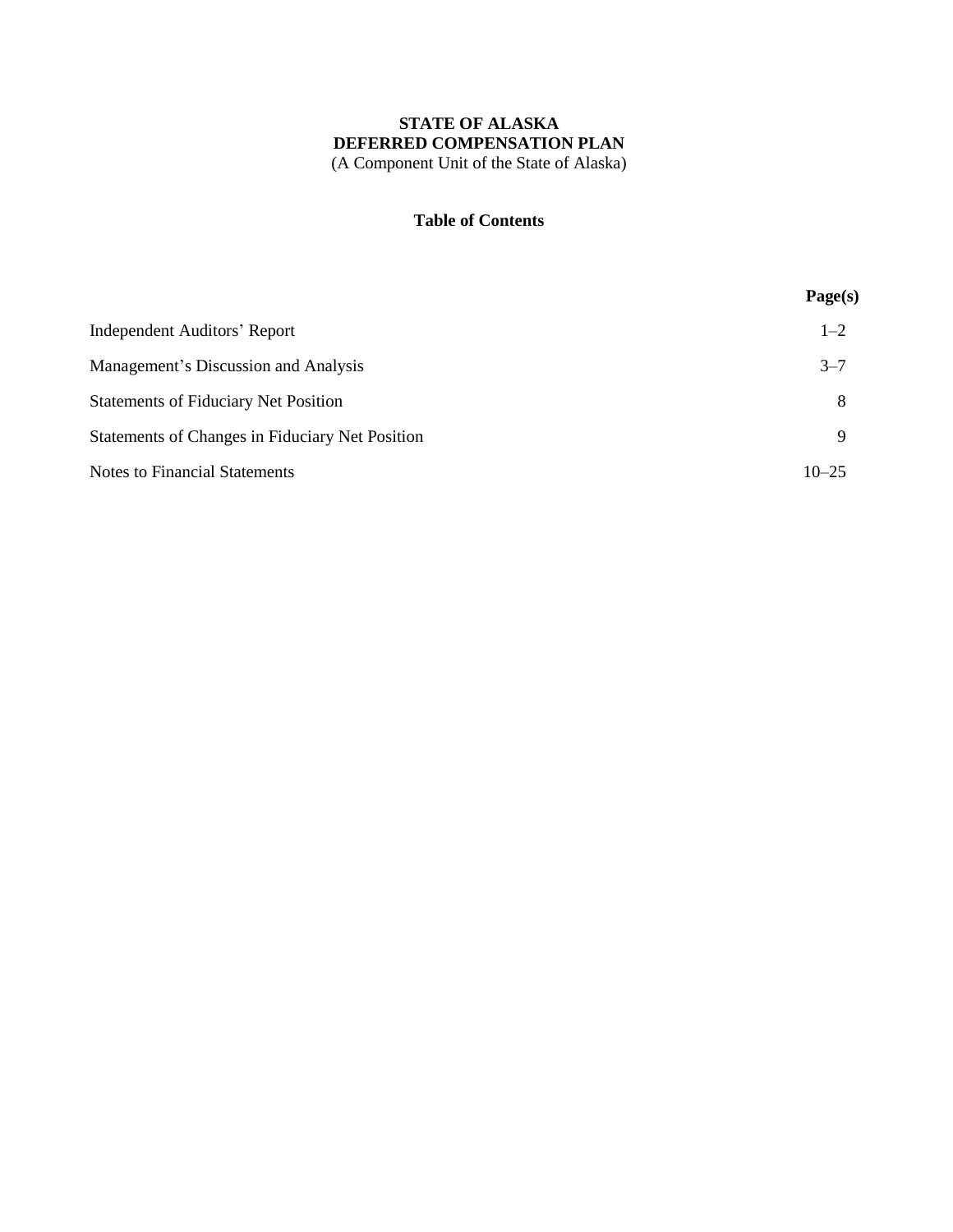

**KPMG LLP**  Suite 600 701 West Eighth Avenue Anchorage, AK 99501

## **Independent Auditors' Report**

The Division of Retirement and Benefits and Members of the Alaska Retirement Management Board State of Alaska Deferred Compensation Plan:

We have audited the accompanying statements of fiduciary net position of the State of Alaska Deferred Compensation Plan (the Plan), a component unit of the State of Alaska, as of June 30, 2014, and the related statements of changes in fiduciary net position for the eighteen months then ended, and the related notes to the financial statements, which collectively comprise the Plan's basic financial statements as listed in the table of contents.

### *Management's Responsibility for the Financial Statements*

Management is responsible for the preparation and fair presentation of these financial statements in accordance with U.S. generally accepted accounting principles; this includes the design, implementation, and maintenance of internal control relevant to the preparation and fair presentation of financial statements that are free from material misstatement, whether due to fraud or error.

#### *Auditors' Responsibility*

Our responsibility is to express opinions on these financial statements based on our audit. We conducted our audit in accordance with auditing standards generally accepted in the United States of America. Those standards require that we plan and perform the audit to obtain reasonable assurance about whether the financial statements are free from material misstatement.

An audit involves performing procedures to obtain audit evidence about the amounts and disclosures in the financial statements. The procedures selected depend on the auditors' judgment, including the assessment of the risks of material misstatement of the financial statements, whether due to fraud or error. In making those risk assessments, the auditor considers internal control relevant to the entity's preparation and fair presentation of the financial statements in order to design audit procedures that are appropriate in the circumstances, but not for the purpose of expressing an opinion on the effectiveness of the entity's internal control. Accordingly, we express no such opinion. An audit also includes evaluating the appropriateness of accounting policies used and the reasonableness of significant accounting estimates made by management, as well as evaluating the overall presentation of the financial statements.

We believe that the audit evidence we have obtained is sufficient and appropriate to provide a basis for our audit opinions.

#### *Opinions*

In our opinion, the financial statements referred to above present fairly, in all material respects, the fiduciary net position of the State of Alaska Deferred Compensation Plan as of June 30, 2014, and the changes in fiduciary net position for the eighteen months then ended, in accordance with U.S. generally accepted accounting principles.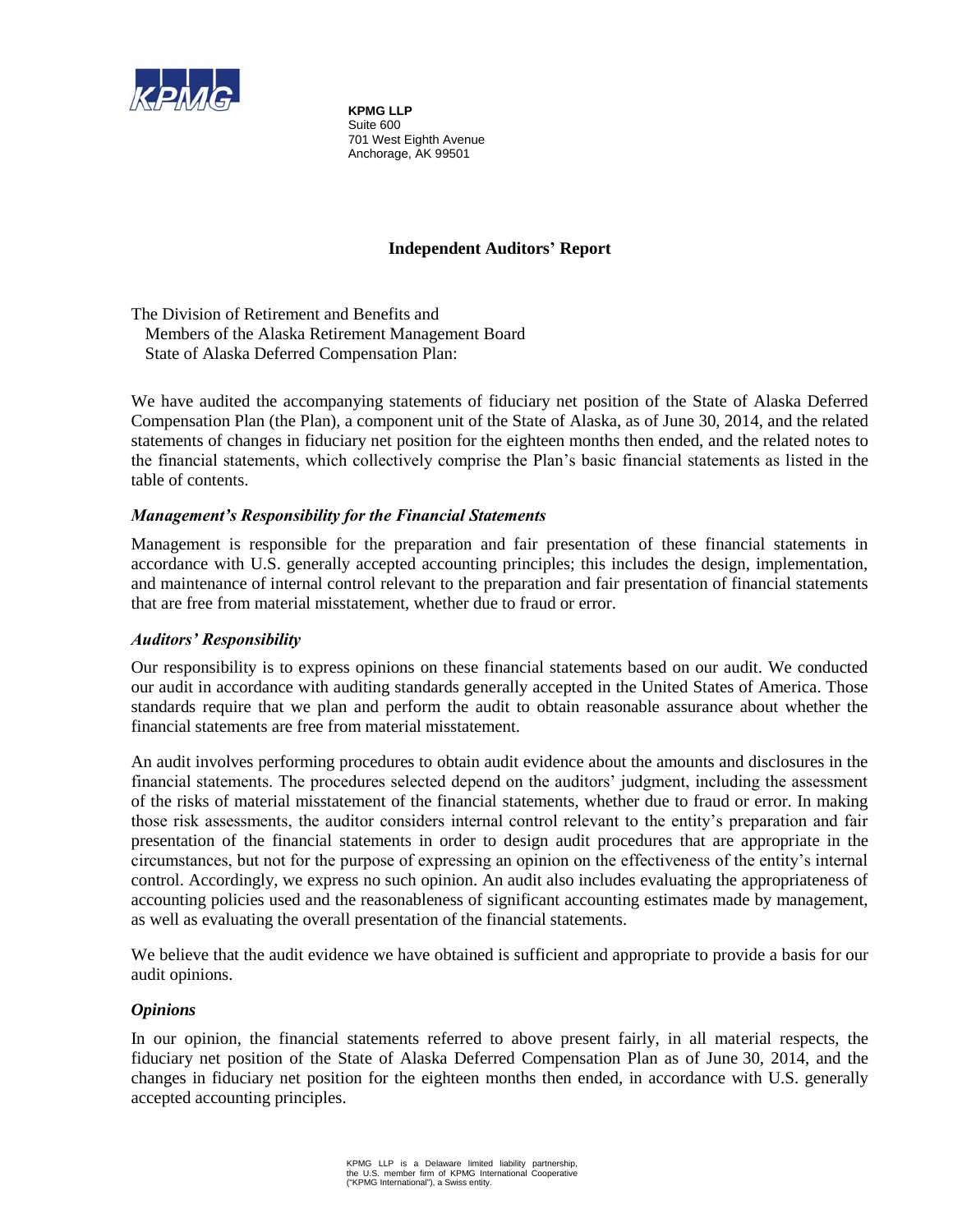

#### *Other Matters*

#### *Required Supplementary Information*

U.S. generally accepted accounting principles require that the Management's Discussion and Analysis, on pages 3-7 be presented to supplement the basic financial statements. Such information, although not a part of the basic financial statements, is required by the Governmental Accounting Standards Board which considers it to be an essential part of financial reporting for placing the basic financial statements in an appropriate operational, economic, or historical context. We have applied certain limited procedures to the required supplementary information in accordance with auditing standards generally accepted in the United States of America, which consisted of inquiries of management about the methods of preparing the information and comparing the information for consistency with management's responses to our inquiries, the basic financial statements, and other knowledge we obtained during our audit of the basic financial statements. We do not express an opinion or provide any assurance on the information because the limited procedures do not provide us with sufficient evidence to express an opinion or provide any assurance.



December 5, 2014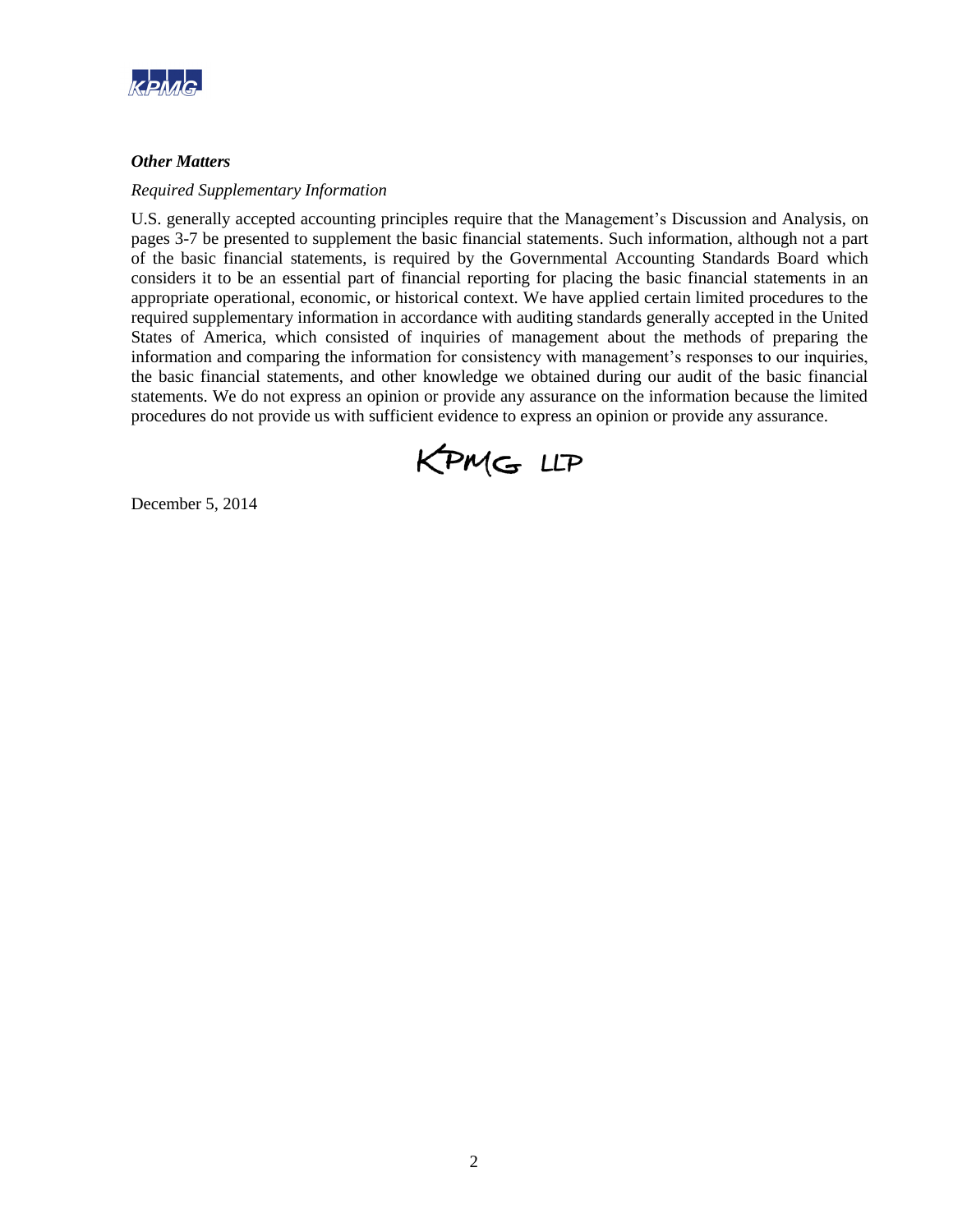Management's Discussion and Analysis

June 30, 2014

This section presents management's discussion and analysis (MD&A) of the State of Alaska Deferred Compensation Plan's (the Plan) financial position and performance for the 18-month period ended June 30, 2014 and the 12-month fiscal year ended December 31, 2012. This section is presented as a narrative overview and analysis. Please read the MD&A in conjunction with the financial statements and notes to financial statements to better understand the financial condition and performance of the Plan during the 18-month period ended June 30, 2014 and fiscal year ended December 31, 2012. Information for fiscal year 2011 is presented for comparative purposes.

#### **Financial Highlights**

- Plan net position restricted for benefits increased by \$135.9 million during the 18-month fiscal year 2014.
- That this is comparing to a 12 month period Plan participant contributions and transfers into the plan increased by \$25.8 million during the 18-month fiscal period ending June 30 2014.
- The Plan earned net investment income of \$137.9 million in the 18-month fiscal year 2014.
- That this is comparing to a 12 month period Benefits paid to participants and purchases of annuity contracts increased by \$28.9 million in the 18-month fiscal period ending June 30, 2014.

#### **Overview of the Financial Statements**

This discussion and analysis is intended to serve as an introduction to the Plan's financial statements. The Plan's financial statements are composed of three components: (1) statement of fiduciary net position, (2) statement of changes in fiduciary net position, and (3) notes to financial statements.

*Statement of Fiduciary Net Position* – This statement presents information regarding the Plan's assets, liabilities, and resulting net position restricted for individuals. This statement reflects the Plan's investments at fair market value and receivables less liabilities at June 30, 2014.

*Statement of Changes in Fiduciary Net Position* – This statement presents how the Plan's net position restricted for individuals changed during the 18-month period ended June 30, 2014. This statement presents contributions by participants along with net investment income during the period from individual participant-directed investing activities. Deductions for benefits paid, purchases of annuity contracts, and administrative expenses are also presented.

The above statements represent resources available for investment and payment of benefits and expenses as of June 30, 2014, and the sources and uses of those funds during the 18-month period ended June 30, 2014.

*Notes to Financial Statements* – The notes to financial statements are an integral part of the financial statements and provide additional detailed information and schedules that are essential to a full understanding of the Plan's financial statements.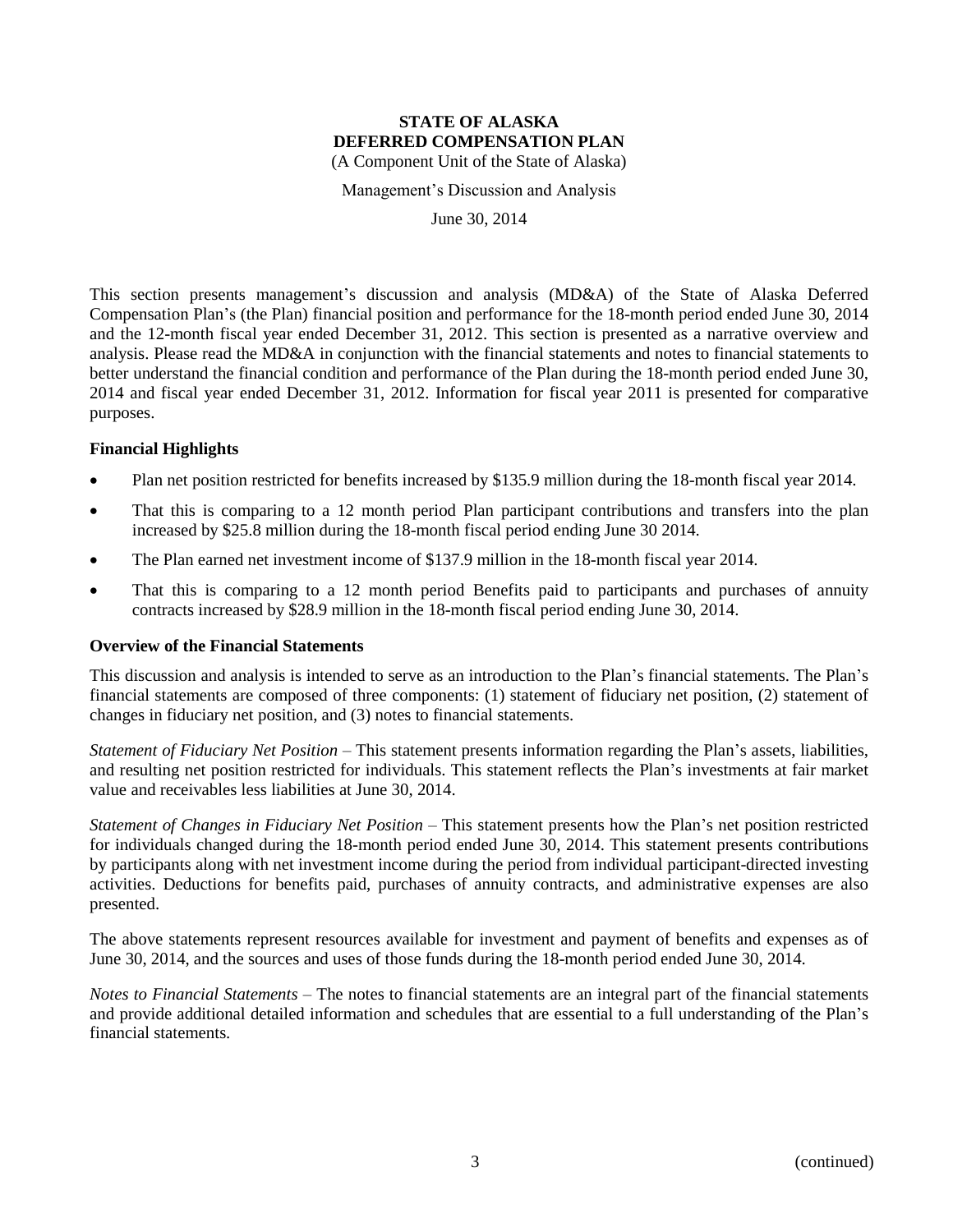Management's Discussion and Analysis

### June 30, 2014

#### **Condensed Financial Information** (In thousands)

| Net positon                          |    |                 |              |                     |            |              |  |  |
|--------------------------------------|----|-----------------|--------------|---------------------|------------|--------------|--|--|
|                                      |    | <b>June 30,</b> | December 31, | Increase (decrease) |            | December 31, |  |  |
| <b>Description</b>                   |    | 2014            | 2012         | Amount              | Percentage | 2011         |  |  |
| Assets:                              |    |                 |              |                     |            |              |  |  |
| Cash $\&$ cash equivalents           | \$ | 1,834           |              | 1,834               |            |              |  |  |
| Participant contributions receivable |    | 1,898           | 3,020        | (1,122)             | $(37.2)\%$ | 1,857        |  |  |
| Other receivables                    |    | 42              |              | 42                  |            |              |  |  |
| Investments, at fair value:          |    | 794,649         | 657,897      | 136,752             | 20.8       | 599,602      |  |  |
| Total assets                         |    | 798,423         | 660,917      | 137,506             | 20.8       | 601,459      |  |  |
| Liabilities:                         |    |                 |              |                     |            |              |  |  |
| Due to general fund                  |    | 77              |              | 77                  |            |              |  |  |
| Accrued expenses                     |    | 1,754           | 188          | 1,566               | 833.0      | 149          |  |  |
| <b>Total liabilities</b>             |    | 1,831           | 188          | 1,643               | 873.9      | 149          |  |  |
| Net position                         | \$ | 796,592         | 660,729      | 135,863             | 20.6%      | 601,310      |  |  |

|                                   |                                                        |               | <b>Changes in net position</b> |          |            |               |
|-----------------------------------|--------------------------------------------------------|---------------|--------------------------------|----------|------------|---------------|
|                                   | <b>June 30,</b><br>December 31,<br>Increase (decrease) |               |                                |          |            | December 31.  |
| <b>Description</b>                |                                                        | 2014          | 2012                           | Amount   | Percentage | 2011          |
|                                   |                                                        | $(18$ months) | $(12$ months)                  |          |            | $(12$ months) |
| Net position, beginning of year   | \$.                                                    | 660,729       | 601,310                        | 59,419   | 9.9%       | 583,348       |
| Additions:                        |                                                        |               |                                |          |            |               |
| Contributions and transfers in    |                                                        | 66,382        | 40,550                         | 25,832   | 63.7       | 39,707        |
| Net investment income             |                                                        | 137,895       | 59,857                         | 78,038   | 130.4      | 15,066        |
| Other                             |                                                        | 42            |                                | 42       |            |               |
| Total additions                   |                                                        | 204,319       | 100,407                        | 103,912  | 103.5      | 54,773        |
| Deductions:                       |                                                        |               |                                |          |            |               |
| Benefits paid to participants and |                                                        |               |                                |          |            |               |
| purchases of annuity contracts    |                                                        | 66,897        | 37,996                         | 28,901   | 76.1       | 33,916        |
| Administrative expenses           |                                                        | 1,559         | 2,992                          | (1, 433) | (47.9)     | 2,895         |
| Total deductions                  |                                                        | 68,456        | 40,988                         | 27,468   | 67.0       | 36,811        |
| Increase in net position          |                                                        | 135,863       | 59,419                         | 76,444   | 128.7      | 17,962        |
| Net position, end of year         | \$                                                     | 796,592       | 660,729                        | 135,863  | 20.6%      | 601,310       |

#### **Financial Analysis of the Plan**

The statements of plan fiduciary net position as of June 30, 2014 shows net position restricted for individuals of \$796,592,000. The entire amount is available to pay benefits to participants and their beneficiaries, as well as administrative costs.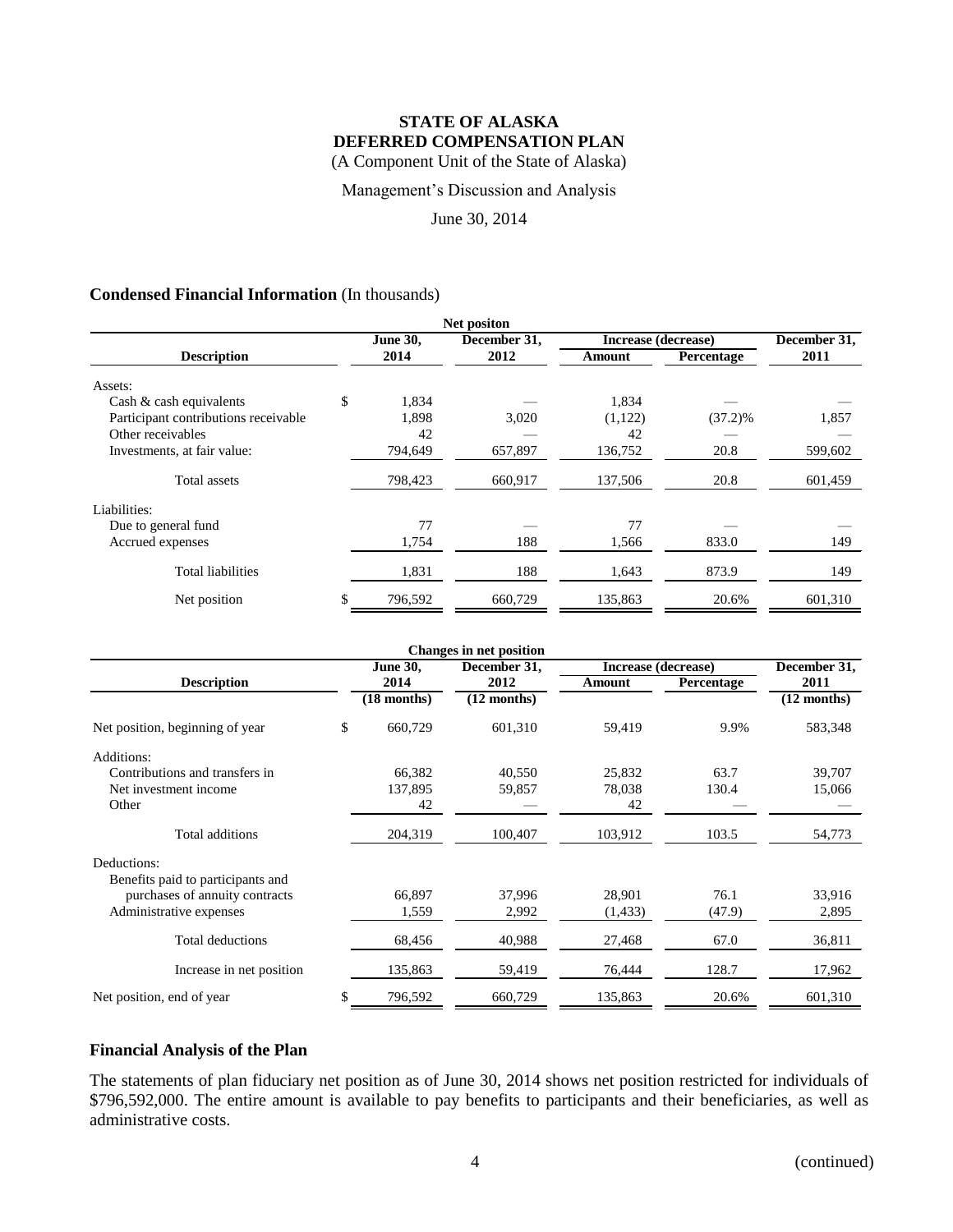Management's Discussion and Analysis

June 30, 2014

These amounts represent an increase in plan net position restricted for individuals of \$135,863,000 or 20.6% from fiscal year 2012 to the 18-month period ending June 30, 2014 and an increase of \$59,419,000 or 9.9% from fiscal year 2011 to 2012.

#### **Contributions and Investment Income**

Additions to the Plan are accumulated through a combination of plan participant contributions and investment income as follows (in thousands):

|                            |    | <b>Additions</b> |               |                 |              |               |  |  |
|----------------------------|----|------------------|---------------|-----------------|--------------|---------------|--|--|
|                            |    | <b>June 30,</b>  | December 31,  | <b>Increase</b> | December 31, |               |  |  |
|                            |    | 2014             | 2012          | Amount          | Percentage   | 2011          |  |  |
|                            |    | $(18$ months)    | $(12$ months) |                 |              | $(12$ months) |  |  |
| Participant contributions  | \$ | 66,311           | 40,537        | 25,774          | 63.6%        | 39,568        |  |  |
| Transfers in contributions |    | 71               | 13            | 58              | 446.2        | 139           |  |  |
| Net investment income      |    | 137,895          | 59,857        | 78,038          | 130.4        | 15,066        |  |  |
| Other                      |    | 42               |               | 42              |              |               |  |  |
| Total                      |    | 204.319          | 100,407       | 103.912         | 103.5%       | 54,773        |  |  |

The Plan's participant contributions increased from \$40,537,000 in fiscal year 2012 to \$66,311,000 in the 18-month fiscal period ended June 30, 2014, an increase of \$25,774,000 or 63.6%. The Plan's participant contributions increased from \$39,568,000 in fiscal year 2011 to \$40,537,000 in fiscal year 2012, an increase of \$969,000 or 2.4%. Changes in contributions are attributable to changes in elected deferrals per employee in the Plan as well as the additional 6 months in the fiscal period ended June 30, 2014.

The Plan's net investment income increased from \$59,857,000 in fiscal year 2012 to \$137,895,000 in the 18-month fiscal year 2014, an increase of \$70,038,000 or 130.4% from amounts recorded in fiscal year 2012. Net investment income increased in fiscal year 2012 by \$44,791,000 or 297.3% when compared to amounts recorded in fiscal year 2011. This increase in investment income relates to the healthy and positive financial climate that occurred during the 18-month period as well as the additional 6 months in the fiscal period ended June 30, 2014.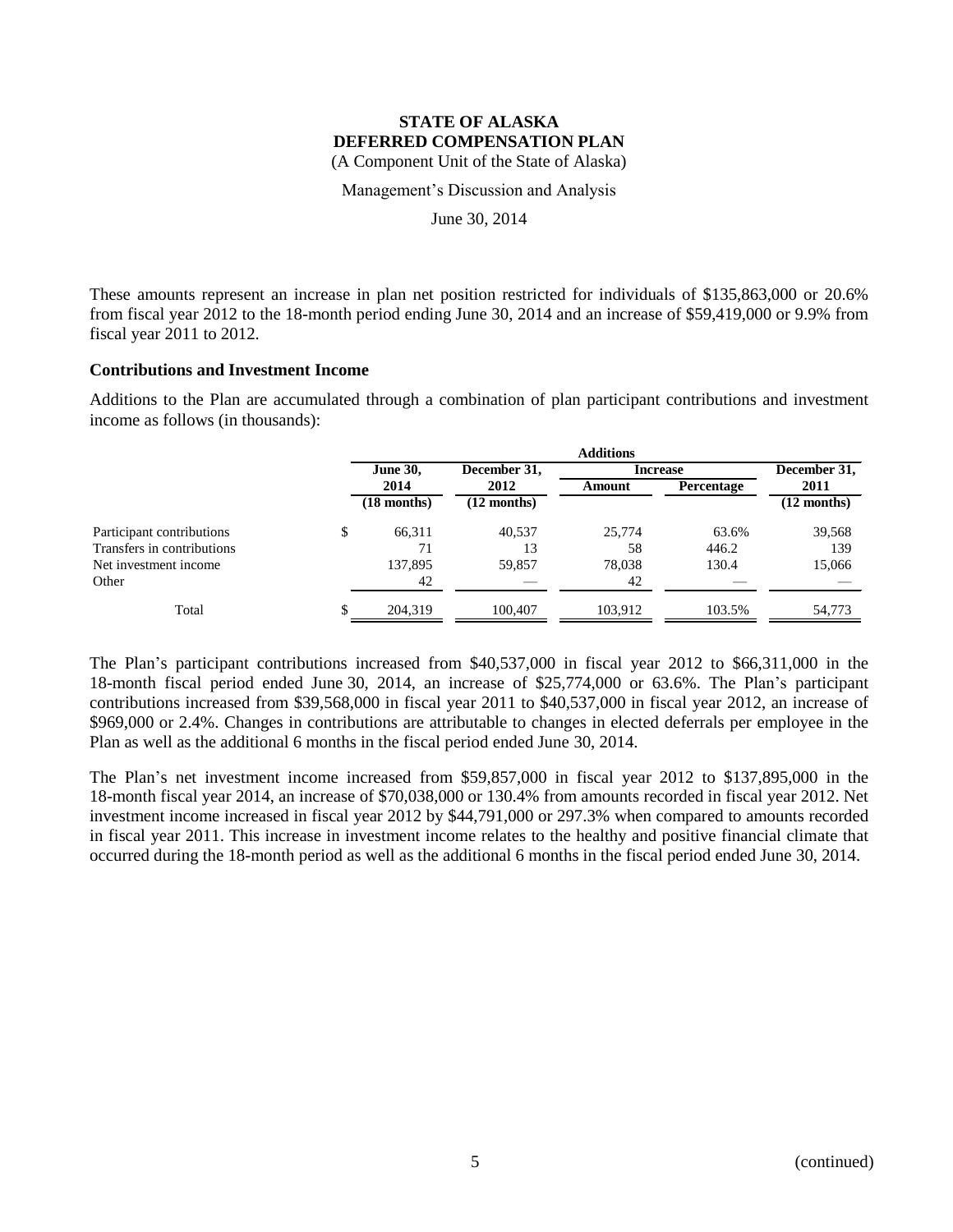Management's Discussion and Analysis

June 30, 2014

The Plan's investment rates of return are as follows:

|                                                 | <b>June 30,</b><br>2014<br>trailing 12<br>month actual | December 31,<br>2012<br>trailing 12<br>month actual |
|-------------------------------------------------|--------------------------------------------------------|-----------------------------------------------------|
| Alaska Balanced Trust                           | 11.32%                                                 | 8.99%                                               |
| Alaska Long-Term Balanced Trust                 | 16.44                                                  | 12.11                                               |
| Alaska Target Date Retirement 2010 Trust        | 13.44                                                  | 10.31                                               |
| Alaska Target Date Retirement 2015 Trust        | 15.79                                                  | 11.71                                               |
| Alaska Target Date Retirement 2020 Trust        | 17.62                                                  | 12.98                                               |
| Alaska Target Date Retirement 2025 Trust        | 19.35                                                  | 13.94                                               |
| Alaska Target Date Retirement 2030 Trust        | 20.87                                                  | 14.82                                               |
| Alaska Target Date Retirement 2035 Trust        | 21.99                                                  | 15.48                                               |
| Alaska Target Date Retirement 2040 Trust        | 22.58                                                  | 15.65                                               |
| Alaska Target Date Retirement 2045 Trust        | 22.62                                                  | 15.66                                               |
| Alaska Target Date Retirement 2050 Trust        | 22.60                                                  | 15.60                                               |
| Alaska Target Date Retirement 2055 Trust        | 22.60                                                  | 15.61                                               |
| <b>Brandes International Equity Fund</b>        | 27.07                                                  | 11.77                                               |
| Government/Credit Bond Index Fund               | 4.15                                                   | 4.70                                                |
| <b>Interest Income Fund</b>                     | 2.76                                                   | 3.30                                                |
| <b>Intermediate Bond Fund</b>                   | 1.38                                                   | (1.44)                                              |
| Long U.S. Treasury Bond Index Fund              | 6.22                                                   | 3.57                                                |
| <b>RCM</b> Socially Responsible Investment Fund | 21.79                                                  | 10.68                                               |
| Russell 3000 Index Fund                         | 25.15                                                  | 16.38                                               |
| S&P 500 Index Fund                              | 24.61                                                  | 16.01                                               |
| SSgA Global Balanced Fund                       | 16.06                                                  | 11.75                                               |
| T. Rowe Price U.S. Small Cap Trust              | 25.13                                                  | 18.64                                               |
| U.S. Real Estate Investment Trust Index Fund    | 13.01                                                  | 16.81                                               |
| U.S. TIPS Index Fund                            | 4.29                                                   | 6.83                                                |
| World Equity Ex-U.S. Index Fund                 | 21.87                                                  | 17.78                                               |
| World Government Bond Ex-U.S. Index Fund        | 8.76                                                   | 1.58                                                |

The Mass Mutual Equity Fund and Mass Mutual Bond Fund (both formerly known as Hartford) have both been closed to participant use since 1986. Because of the closed nature of the funds, a rate of return on a fully comparable basis is not provided. However, both funds closely mirror funds generally of the same asset composition description that are actively available.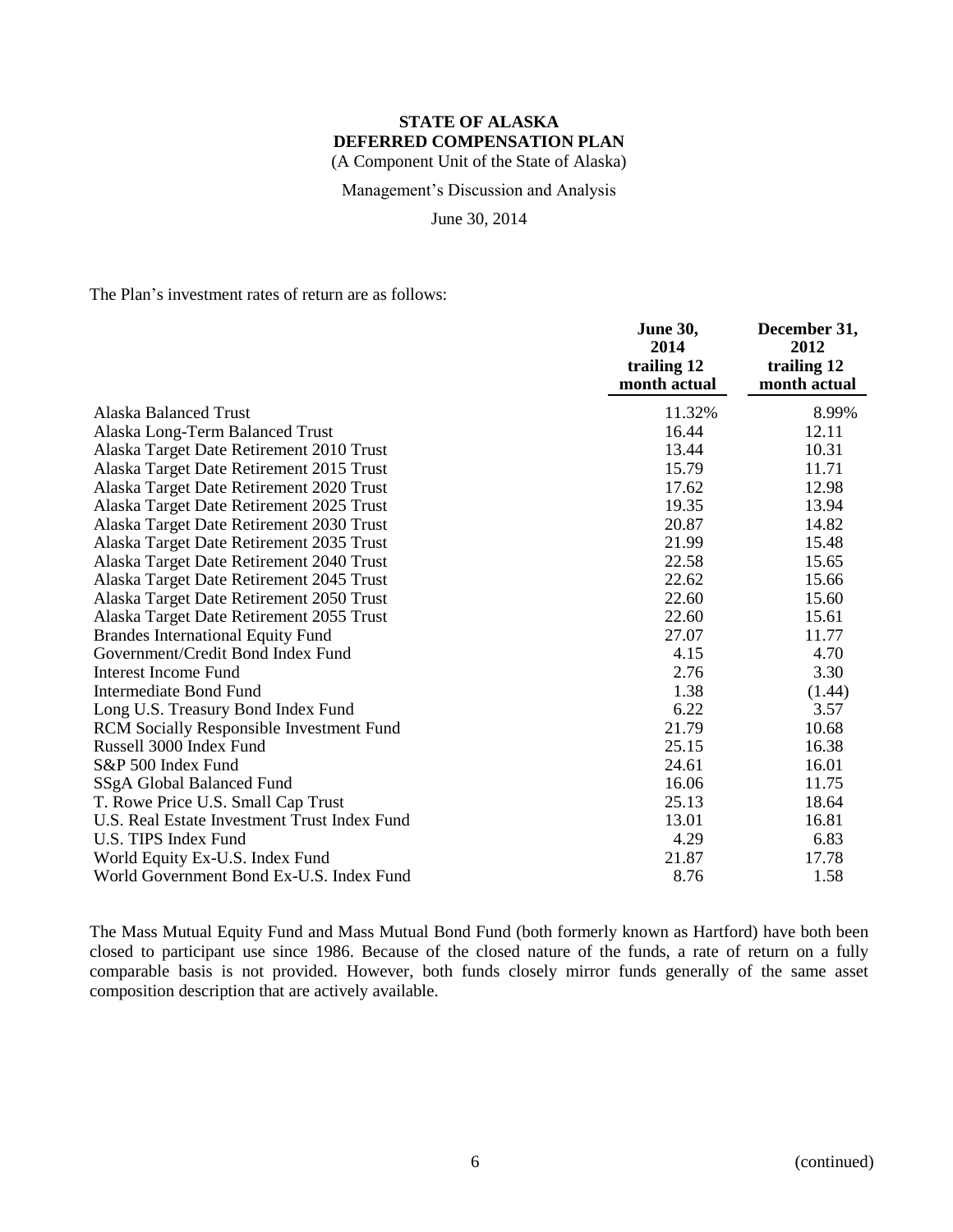Management's Discussion and Analysis

#### June 30, 2014

#### **Benefits and Other Deductions**

The primary deductions to the Plan are the payment of benefits and purchases of annuity contracts. Benefit payments and administrative expenses were as follows (in thousands):

|                                   | <b>Deductions</b> |                 |               |                     |                   |               |  |
|-----------------------------------|-------------------|-----------------|---------------|---------------------|-------------------|---------------|--|
|                                   |                   | <b>June 30,</b> | December 31,  | Increase (decrease) | December 31,      |               |  |
|                                   |                   | 2014            | 2012          | Amount              | <b>Percentage</b> | 2011          |  |
|                                   |                   | $(18$ months)   | $(12$ months) |                     |                   | $(12$ months) |  |
| Benefits paid to participants and |                   |                 |               |                     |                   |               |  |
| purchases of annuity contracts    | \$                | 66.897          | 37.996        | 28.901              | 76.1% \$          | 33,916        |  |
| Administrative expenses           |                   | 1,559           | 2.992         | (1, 433)            | (47.9)            | 2,895         |  |
| Total                             | \$                | 68.456          | 40.988        | 27.468              | 67.0%             | 36,811        |  |

The Plan's benefits paid to participants and purchases of annuity contracts in the 18-month fiscal period ended June 30, 2014, increased \$28,901,000 or 76.1% from fiscal year 2012. The Plan's benefits paid to participants and purchases of annuity contracts in fiscal year 2012 increased \$4,080,000 or 12.0% from fiscal year 2011. This increase in deductions is primarily attributable to the 6-month increase in the length of this fiscal period, but also due in part to the ongoing economic recovery and an increase in the number of retirements.

The Plan had administrative expenses of \$1,559,000 in the 18-month fiscal period ended June 30, 2014, compared to \$2,992,000 in 2012, a decrease of \$1,433,000 or 47.9%. The Plan had administrative expenses of \$2,992,000 in 2012 compared to \$2,895,000 in 2011, an increase of \$97,000 or 3.4% from fiscal year 2011. The Plan had incurred costs related to computer infrastructure enhancements in prior years that are not included in the past 18-month time frame, which reduced expenses for the Plan.

#### **Fiduciary Responsibilities**

The Alaska Retirement Management Board, the plan administrator, and the Commissioner of Administration are co-fiduciaries of the Plan.

The Plan's assets can only be used for the exclusive benefit of the Plan's participants, beneficiaries, and alternate payees.

#### **Request for Information**

This financial report is designed to provide a general overview for those parties interested in the Plan's finances. Questions concerning any of the information provided in this financial report or requests for additional information should be addressed to:

State of Alaska Deferred Compensation Plan Division of Retirement and Benefits, Finance Section PO Box 110203 Juneau, Alaska 99811-0203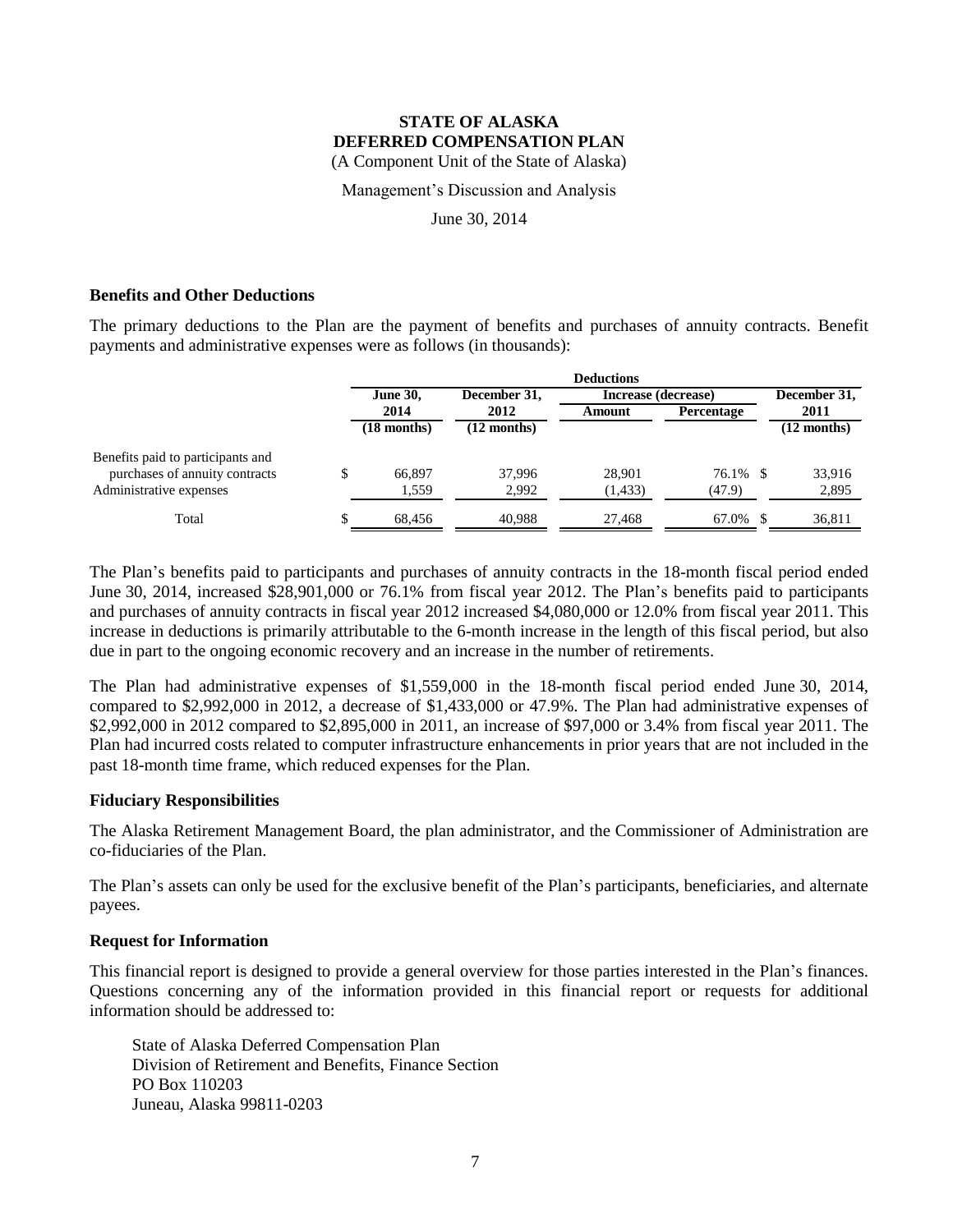# Statements of Fiduciary Net Position

June 30, 2014

(In thousands)

| Assets:                                               |         |
|-------------------------------------------------------|---------|
| Cash $\&$ cash equivalents:                           |         |
| Investment in State of Alaska General Fund and        |         |
| $\mathcal{S}$<br>Other Nonsegregated Investments Pool | 1,574   |
| Money market fund – nonparticipant directed           | 260     |
| Total cash & cash equivalents                         | 1,834   |
| Receivables:                                          |         |
| Participant contributions receivable                  | 1,898   |
| Other                                                 | 42      |
| Total receivables                                     | 1,940   |
| Investments, participant directed, at fair value:     |         |
| Collective investment funds                           | 491,601 |
| Synthetic investment contracts                        | 188,921 |
| Pooled investment funds                               | 114,127 |
| Total investments                                     | 794,649 |
| <b>Total assets</b>                                   | 798,423 |
| Liabilities:                                          |         |
| Due to State of Alaska General Fund                   | 77      |
| Accrued expenses                                      | 1,754   |
| <b>Total liabilities</b>                              | 1,831   |
| Fiduciary net position                                | 796,592 |

See accompanying notes to financial statements.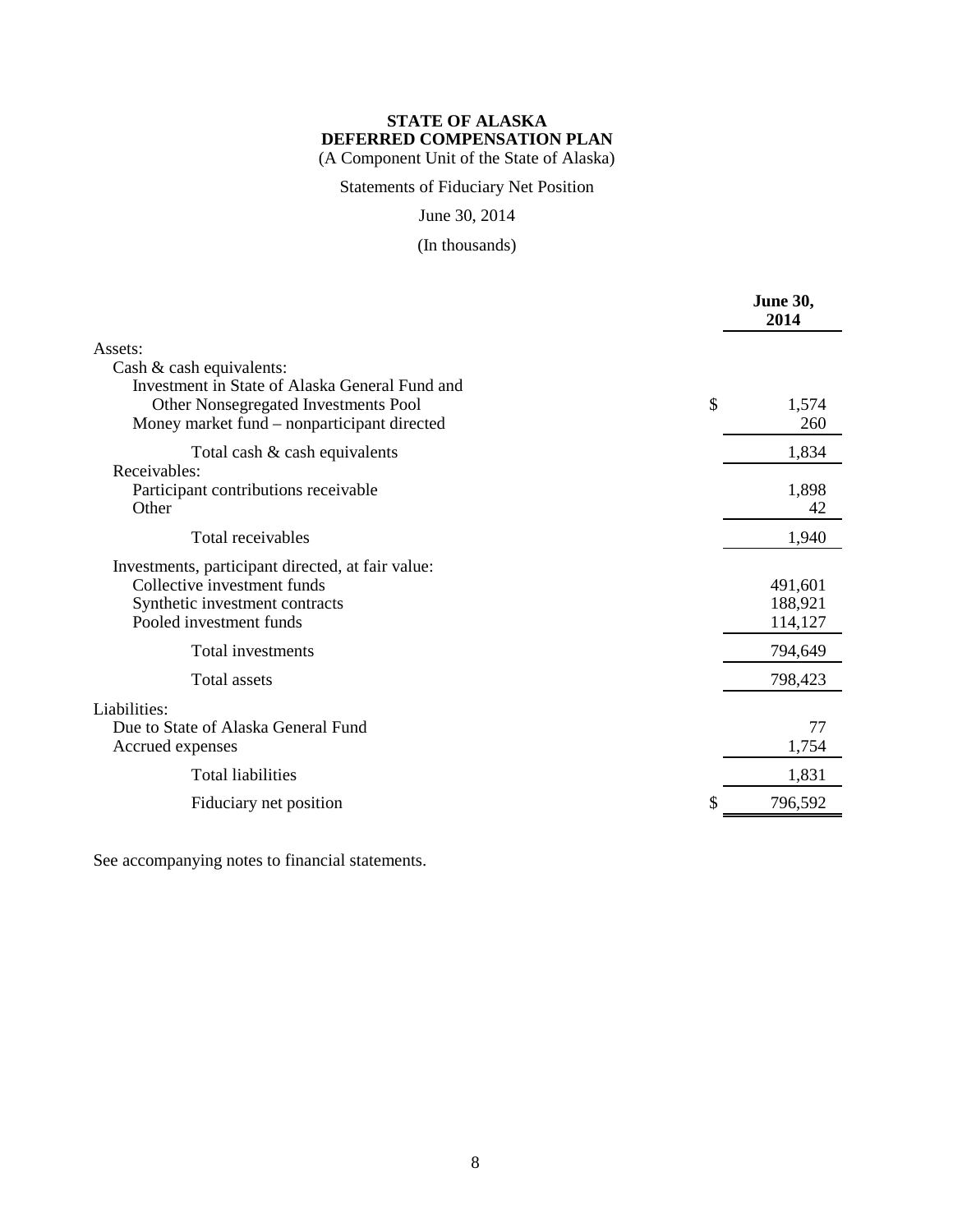# **STATE OF ALASKA DEFERRED COMPENSATION PLAN**

(A Component Unit of the State of Alaska)

# Statements of Changes in Fiduciary Net Position

Eighteen months ended June 30, 2014

(In thousands)

|                                               | <b>June 30,</b><br>2014 |
|-----------------------------------------------|-------------------------|
| Additions:                                    |                         |
| Participant contributions<br>Transfers in     | \$<br>66,311<br>71      |
| Other                                         | 42                      |
| Total contributions                           | 66,424                  |
| Investment income:                            |                         |
| Net appreciation in fair value of investments | 141,534                 |
| Less investment expense                       | 3,639                   |
| Net investment income                         | 137,895                 |
| Total additions                               | 204,319                 |
| Deductions:                                   |                         |
| <b>Benefits</b>                               | 66,897                  |
| Administrative expenses                       | 1,559                   |
| Total deductions                              | 68,456                  |
| Net increase in net position                  | 135,863                 |
| Net position, beginning of year               | 660,729                 |
| Net position, end of year                     | \$<br>796,592           |
|                                               |                         |

See accompanying notes to financial statements.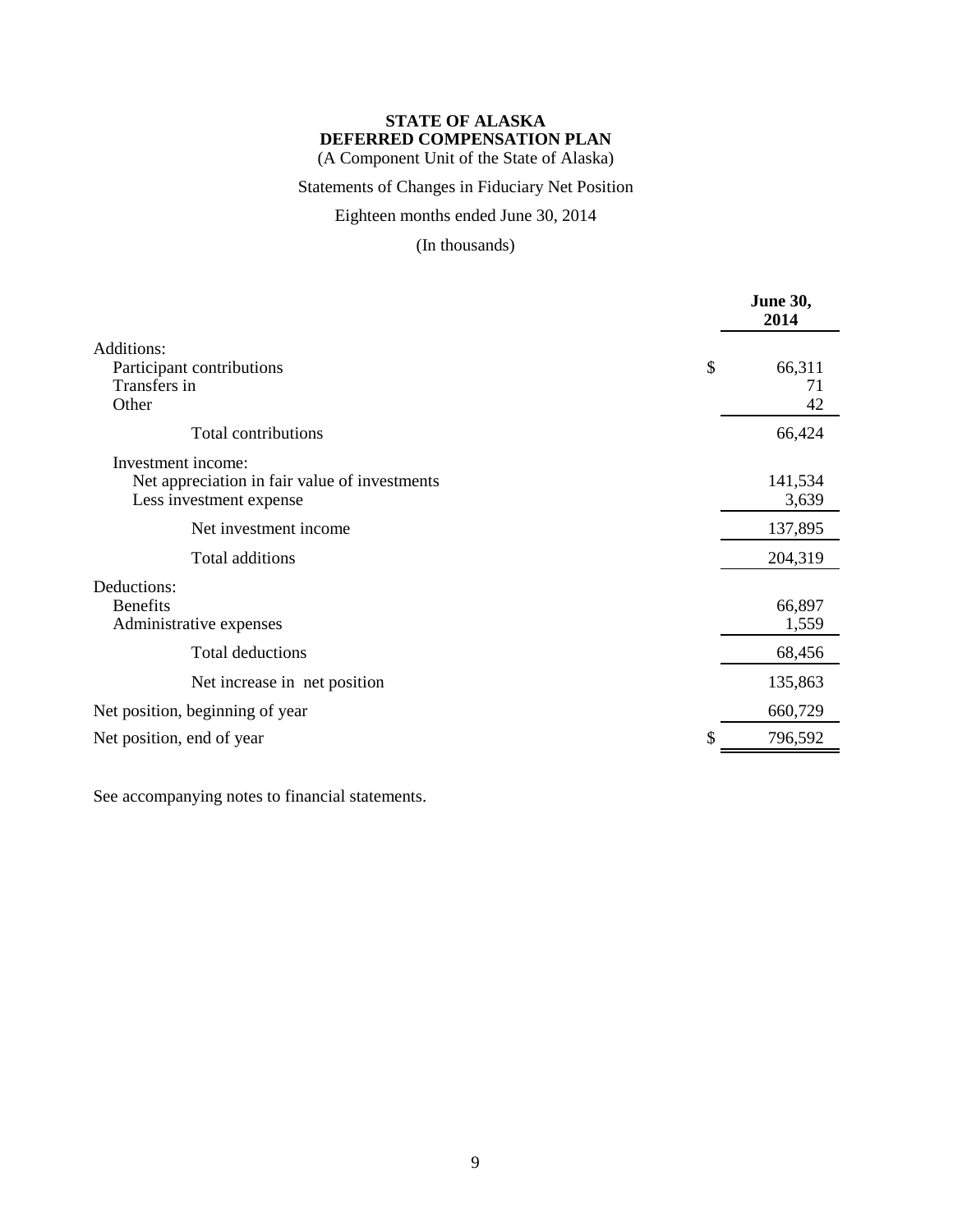Notes to Financial Statements

June 30, 2014

#### **(1) Description**

The following description of the State of Alaska Deferred Compensation Plan (the Plan), a defined contribution plan, is provided for general information purposes only. Participants should refer to the plan document for more complete information.

#### *General*

The Plan was created by State of Alaska (the State) Statutes issued May 31, 1974, and was most recently amended effective March 1, 2006. It is a deferred compensation plan under Section 457 of the Internal Revenue Code and is available to all permanent and long-term nonpermanent employees and elected officials of the State and, with the March 1, 2006 amendment, members of State boards and commissions. Participants in the Plan authorize the State to reduce their current salary or compensation so that they can receive the amount deferred at a later date. The deferred compensation is not available to participants until termination, retirement, death, or an unforeseeable emergency, within the definition allowed by the applicable Internal Revenue Code. As of June 30, 2014, the Plan had approximately 10,500 participants.

As a result of the passage of the Small Business Job Protection Act of 1996 (SBJPA), all amounts deferred, including amounts deferred before the effective date of the new law under an eligible 457 plan must be held in a trust for the exclusive benefit of employees and beneficiaries. This law repealed the requirement that a Section 457 plan sponsored by a government be solely the property of the employer, subject only to the claims of the employer's general creditors. The trust requirement generally applies to assets and income held by a plan on and after the date of enactment of the SBJPA. For any plan in existence on the date of enactment of the SBJPA, a trust need not be established before January 1, 2000.

As to the Plan, the plan document was amended effective January 1, 1997 to recognize and establish the trust requirement for the Plan. The formal trust documents were completed by December 31, 1998.

The plan document was completely restated effective January 1, 2002 for compliance with the Economic Growth and Tax Relief Reconciliation Act of 2001 and most recently amended March 1, 2006.

The Division of Retirement and Benefits is responsible for plan administration and record-keeping. The Alaska Retirement Management Board (the Board) is responsible for the specific investment of monies in the Plan.

The fiscal year end is being changed from a December 31 to fiscal yearend to a June 30 fiscal yearend effective June 30, 2014

#### *Contributions*

During the 18-month fiscal period ended June 30, 2014, plan participants could contribute a minimum of \$50 a month (\$600 per year). At June 30, 2014, the maximum amount that could be deferred in a calendar year was \$17,500 for participants under age 50 and \$23,000 for participants who are age 50 and greater. However, for each of the participant's last three calendar years ending prior to normal retirement age, a "catch-up limitation" applies, which allows larger contributions (up to \$35,000 in calendar year 2014). Participants vest automatically in all of their contributions and earnings on those contributions.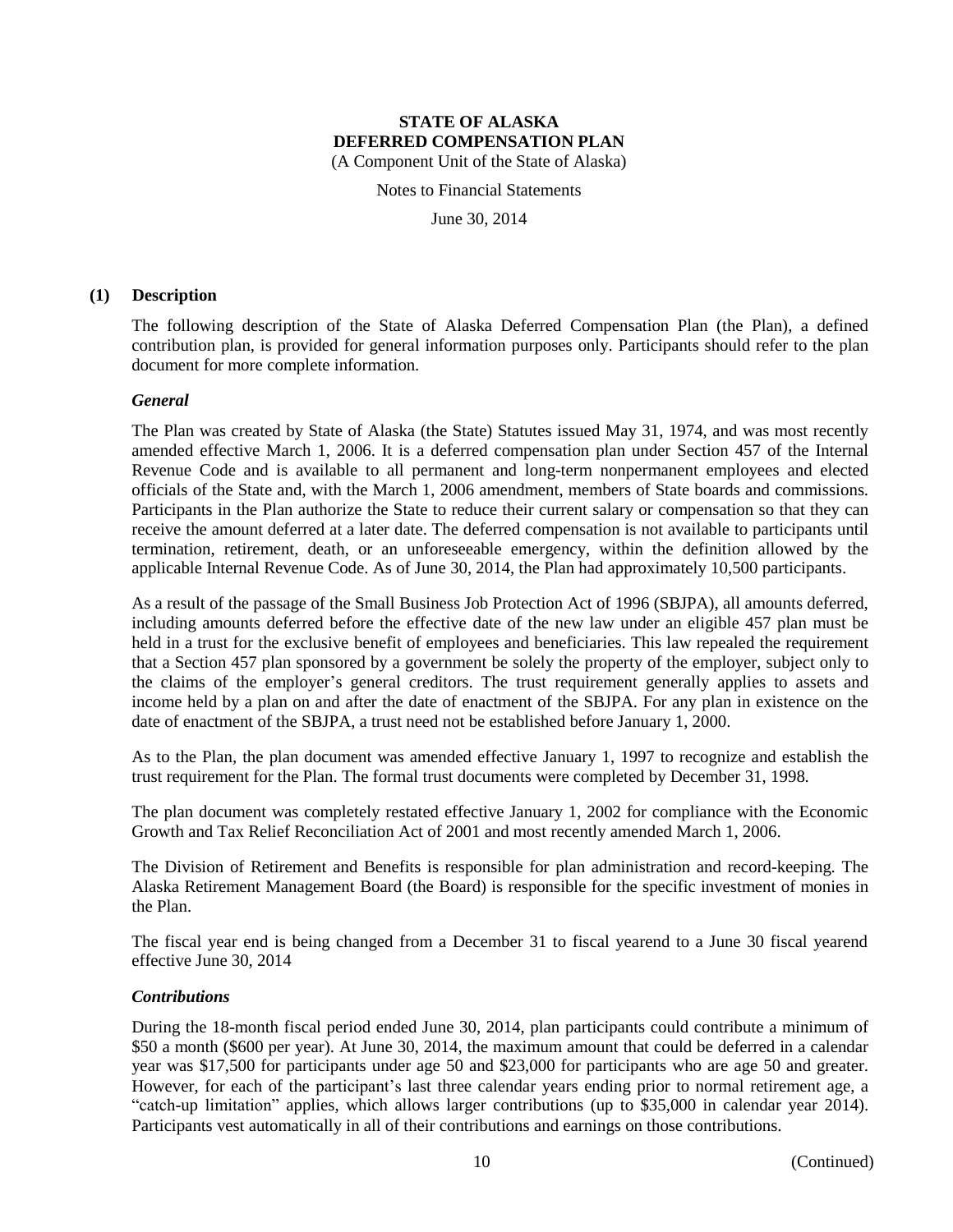Notes to Financial Statements

June 30, 2014

#### **(1) Description (cont.)**

#### *Participant Accounts*

Participant accounts are self-directed with respect to investment options. Each participant designates how his or her contribution is to be allocated among the investment options. Each participant's account is credited with the participant's contributions and the appreciation or depreciation in unit value for the investment funds.

A record-keeping/administrative fee is deducted monthly from each participant's account, applied pro rata to all the funds the member participates in. This fee is for all costs incurred by the record-keeper and by the State. The investment management fees are netted out of the funds' performance.

At June 30, 2014 participants had the following investment options:

#### **Collective Investment Funds**

*Equity Fund* – this fund invests in diversified common stocks of high-quality growth companies for long-term capital growth with income a secondary consideration. This investment option is only available to participants whose contributions were originally invested with the Mass Mutual (formerly Hartford) Life Insurance Company and have since remained with Mass Mutual (formerly Hartford) Life Insurance Company.

*Bond Fund* – this fund invests in investment grade corporate and government bonds and other debt securities. This investment option is only available to participants whose contributions were originally invested with the Mass Mutual (formerly Hartford) Life Insurance Company and have since remained with Mass Mutual (formerly Hartford).

*Brandes International Equity Fund* – this fund invests primarily in the equity securities of non-U.S. issuers whose equity market capitalizations exceed \$5 billion at the time of purchase. The fund is managed using a value investment process based on Graham & Dodd fundamental analysis of individual securities to identify those that are priced below their intrinsic value.

*Government/Credit Bond Index Fund* – this fund invests in a highly diversified portfolio of high quality U.S. fixed income securities. The fund buys and holds portfolios of the securities included in the Barclays Capital Government/Credit Bond Index. The fund seeks to closely match the Index's total rate of return.

*Intermediate Bond Fund* – this fund buys and holds representative securities included in the Barclays Capital Intermediate Bond Index. The fund seeks to closely match the Index's total rate of return.

*Long U.S. Treasury Bond Index Fund* – this fund invests in one or more commingled funds managed by SSgA, which, in combination, are designed to replicate the return of the Barclays Capital Long Treasury Bond Index while providing for daily liquidity for plan participants. The fund seeks to match the return of Barclays Capital Long Treasury Bond Index by investing in a well-diversified portfolio of treasury securities with maturities longer than ten years.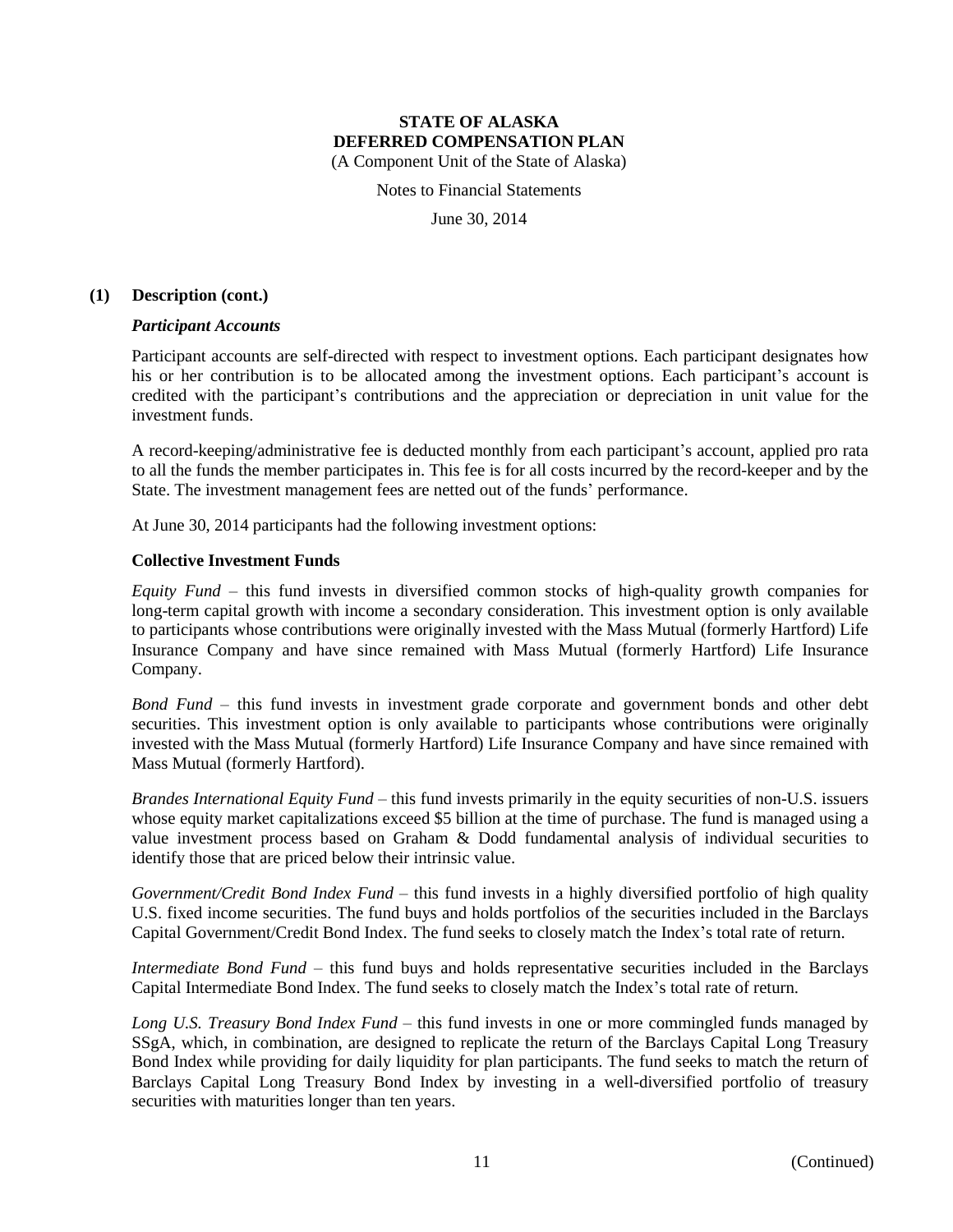Notes to Financial Statements

June 30, 2014

#### **(1) Description (cont.)**

*RCM Socially Responsible Investment Fund* – this fund is actively managed and only invests in companies contained within the MSCI USA environmental, social, and governance (ESG) Index (LMSI). The LMSI holds approximately 600 companies with the highest ESG rankings in each sector of the 1,000 largest U.S. stocks.

*Russell 3000 Index Fund* – this fund invests in one or more commingled funds managed by SSgA, which, in combination, are designed to replicate the returns and characteristics of the Russell 3000 Index. The fund measures the performance of the largest 3,000 U.S. companies representing approximately 98.0% of the investable U.S. equity market.

*S&P 500 Stock Index Fund* – this fund seeks to provide appreciation by diversified investment in the U.S. equity market and to replicate the returns and characteristics of the Standard & Poor's 500 Composite Stock Price Index. The fund owns all 500 of the securities in the S&P 500 Index in proportion to each security's size as measured by its total market value.

*SSgA Global Balanced Fund* – this fund has a target asset allocation of 60.0% equities and 40.0% fixed income and is invested in a mix of passively managed index commingled funds, which, in combination, are designed to replicate the returns and characteristics of the fund benchmark.

*State Street Institutional Treasury Money Market Fund* – this money market fund seeks to achieve its investment objective by investing substantially all of its investable assets in the State Street Money Market Portfolio of State Street Master Funds, which has the same investment objective as, and investment policies that are substantially similar to those of the fund. The fund attempts to achieve its investment objective by investing exclusively in direct obligations of the U.S. Treasury, such as U.S. Treasury bills, notes, and bonds. The fund may also invest in other mutual funds, subject to regulatory limitations, that invest exclusively in such obligations.

*U.S. Real Estate Investment Trust Index Fund* – this fund seeks to replicate the returns and characteristics of the Dow Jones U.S. Select REIT Index by purchasing each security in the same capitalization weight as it appears in the Index.

*U.S. Small Cap Trust* – this fund invests primarily in common stocks of small companies that appear undervalued or offer the potential for superior earnings growth. This fund invests at least 94.0% of its total assets in the stocks of U.S. companies.

*U.S. Treasury Inflation Protected Securities (TIPS) Index Fund* – this fund invests in the SSgA TIPS Index NL Series (Class A) and is intended to replicate the return of the index while providing for daily liquidity for the plan participants. The fund seeks to match the returns of the index by investing in a portfolio of U.S. Treasury inflation protected securities.

*World Equity Ex-U.S. Index Fund* – this fund invests in one or more commingled funds managed by SSgA, which, in combination, are designed to replicate the returns and characteristics of the MSCI ACWI Ex-U.S. Index while providing for daily liquidity for plan participants and provide a broad-based, low cost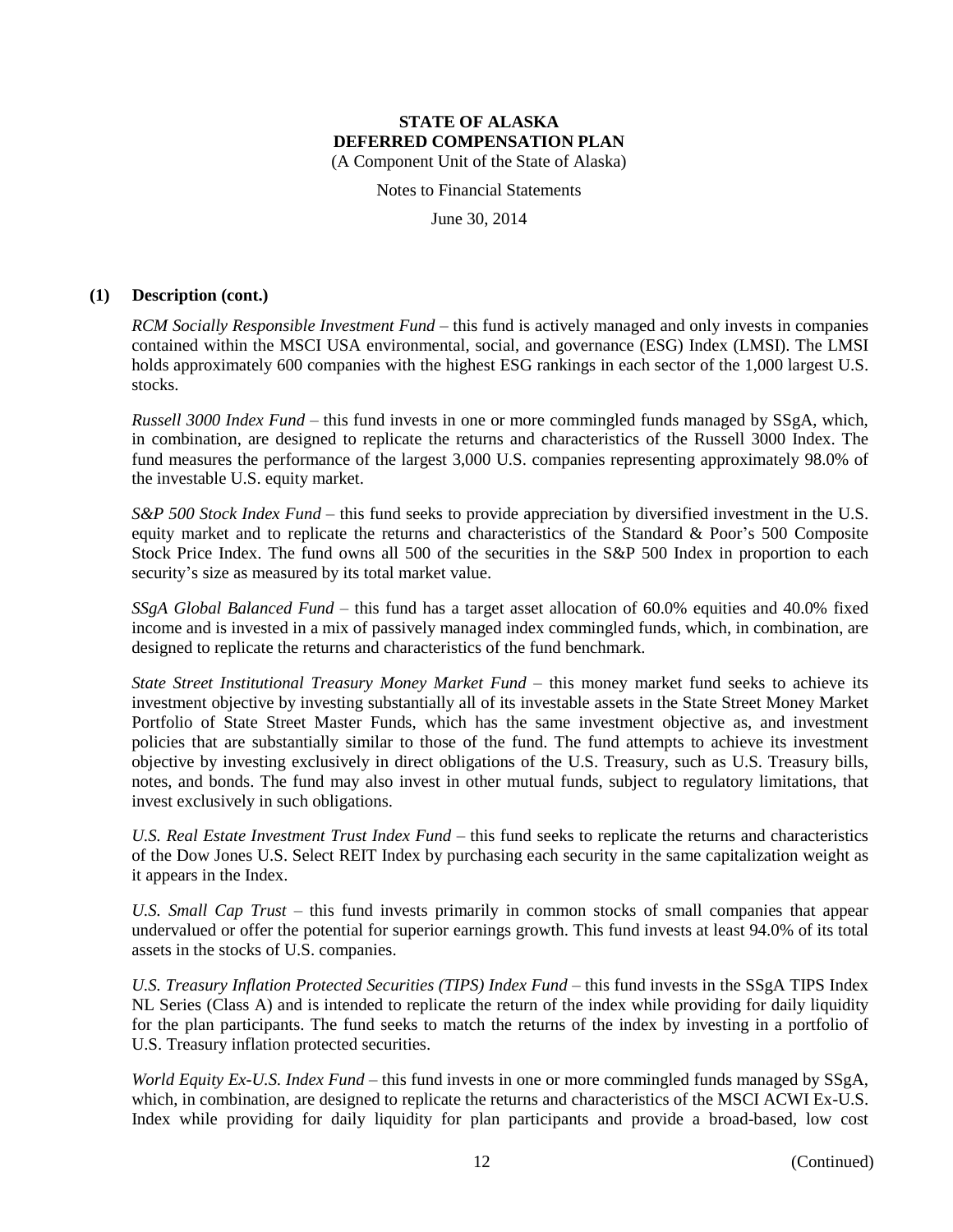Notes to Financial Statements

June 30, 2014

#### **(1) Description (cont.)**

*World Government Bond Ex-U.S. Index Fund* – this fund seeks an investment return that approximates as closely as practicable, before expenses, the performance of the Citigroup World Government Ex-U.S. Index over the long term. The fund is managed using a passive or indexing investment approach, by which SSgA attempts to replicate, before expenses, the performance of the index.

*Money Market Fund* – consists of nonparticipant-directed funds used to pay administrative costs of the Plan.

#### **Interest Income Fund**

*Interest Income Fund* – the purpose of this fund is to maximize current income while maintaining principal stability by investing in a diversified portfolio of primarily synthetic investment contracts (SICs) issued by banks and insurance companies that meet specified credit standards. Supporting securities for SICs typically include U.S. Treasury/Agency obligations, mortgage and asset-backed securities, as well as investment grade corporate bonds.

#### **Pooled Investment Funds**

The Board contracts with an external investment manager who is given authority to invest in a wholly owned pooled environment to accommodate thirteen participant directed funds.

*Alaska Balanced Trust* – the purpose of this fund is to provide exposure to a diversified mix of stocks, bonds, and money market securities for investors with a higher tolerance for risk and a medium investment horizon. The trust invests in up to four underlying common trust funds, each one emphasizing a different market sector: U.S. stocks, non-U.S. stocks, U.S. investment grade-bonds, and money market securities.

*Alaska Long-Term Balanced Trust* – the purpose of this fund is to provide exposure to a diversified mix of stocks, bonds, and money market securities for investors with a higher tolerance for risk and a medium to long investment horizon. The trust invests in up to four underlying common trust funds, each one emphasizing a different market sector: U.S. stocks, non-U.S. stocks, U.S. investment grade-bonds, and money market securities.

*Alaska Target Date Retirement 2010* – *2055 Trusts* – the purpose of these funds is to provide a diverse mix of stocks, bonds, and money market securities for long-term investors with a higher tolerance for risk. The Trusts are designed to gradually invest more conservatively as the target retirement date approaches. The trusts invest in four underlying common trust funds, each one emphasizing a different market sector: U.S. stocks, non-U.S. stocks, U.S. investment-grade bonds, and money market securities. Over time, the allocations become more conservative, systematically decreasing exposure to stocks and increasing exposure to bonds and money market securities on a quarterly basis. At the target date, the trusts maintain a substantial exposure to stocks (approximately 55.0%). The most conservative allocation to stocks (approximately 20.0%) occurs 30 years after the target date is reached.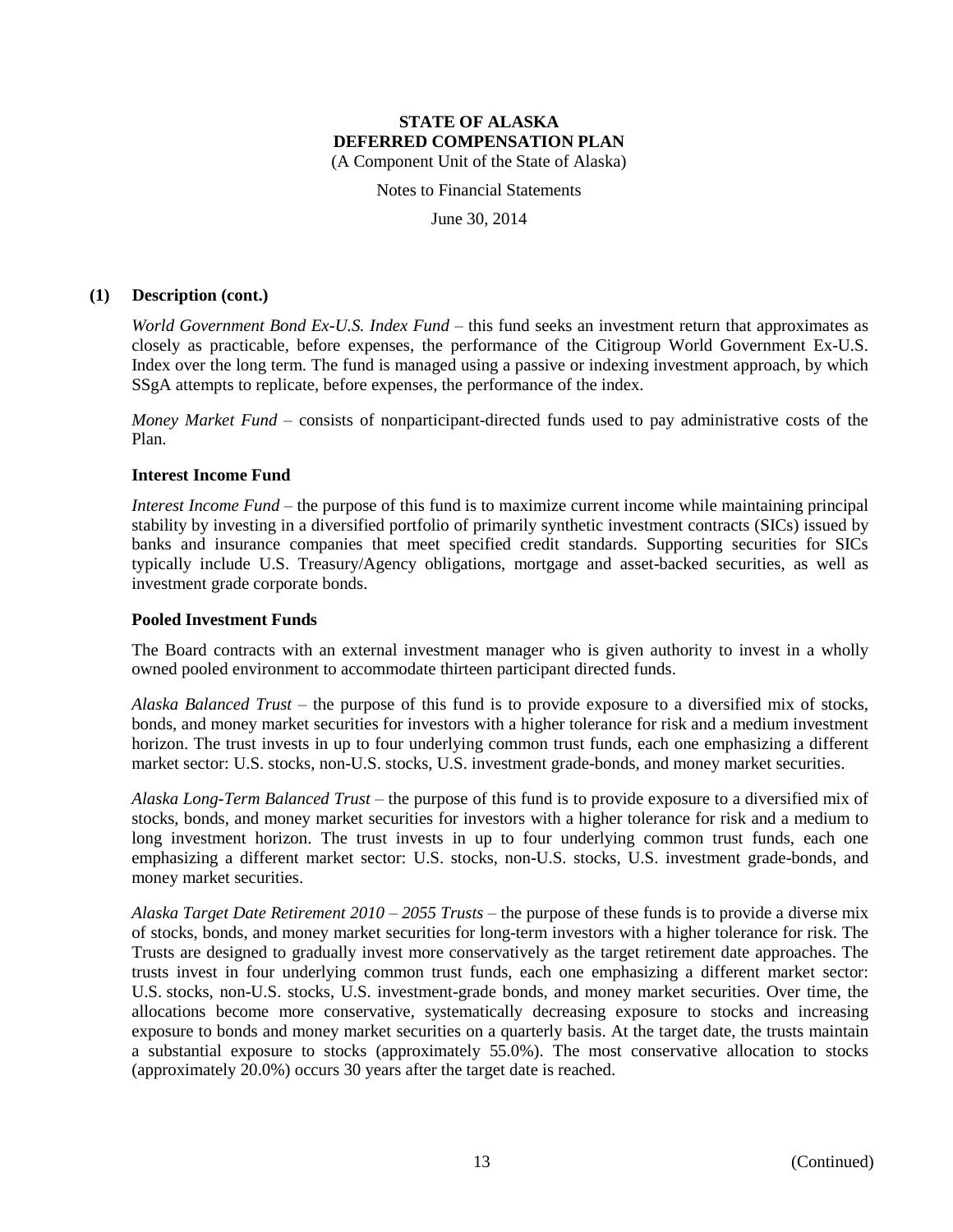Notes to Financial Statements

June 30, 2014

#### **(1) Description (cont.)**

#### *Payment of Benefits*

Participants are eligible to withdraw their account balance upon termination in the form of a lump sum, one of various annuities, or a periodic payment option, unless the participant elects to defer commencement of benefits. Account balances of \$1,000 or less are automatically paid in the form of a lump-sum distribution. The deferred benefit commencement date can be no later than April 1 of the year after the participant would have turned age 70½. Payment of benefits to a participant commences 60 days after termination or the deferred benefit commencement date, as applicable.

Participants may request a hardship withdrawal for an unforeseeable emergency, within the definition allowed by the applicable Internal Revenue Code. Hardship withdrawals are received as lump-sum distributions and must be approved by the plan administrator.

The Plan purchases annuity contracts from an insurance company. The annuity contracts are excluded from the plan assets.

#### *Income Taxes*

The Plan is exempt from federal income taxes under the provisions of Section 501(a) of the Internal Revenue Code.

#### *Termination, Partial Termination, or Complete Discontinuance of Contributions*

Although the State has established the Plan with the bona fide intention and expectation that it will continue the Plan indefinitely, the State may in its sole and absolute discretion terminate the Plan in whole or in part at any time without liability whatsoever for such termination. If the Plan shall be terminated, the participants in the Plan will be deemed to have withdrawn from the Plan as of the date of such termination. Deferred compensation shall thereupon cease. Upon plan termination, each participant or beneficiary shall be given the opportunity to elect a benefit commencement date and form of payment.

#### **(2) Summary of Significant Accounting Policies**

#### *Basis of Accounting*

The Plan utilizes the economic resources measurement focus and the accrual method of accounting. In preparing the financial statements, the plan administrator is required to make estimates that affect the reported amounts of assets and liabilities and disclosures of contingent assets and liabilities as of the date of the financial statements, and additions and deductions for the reporting period. Actual results could differ from those estimates.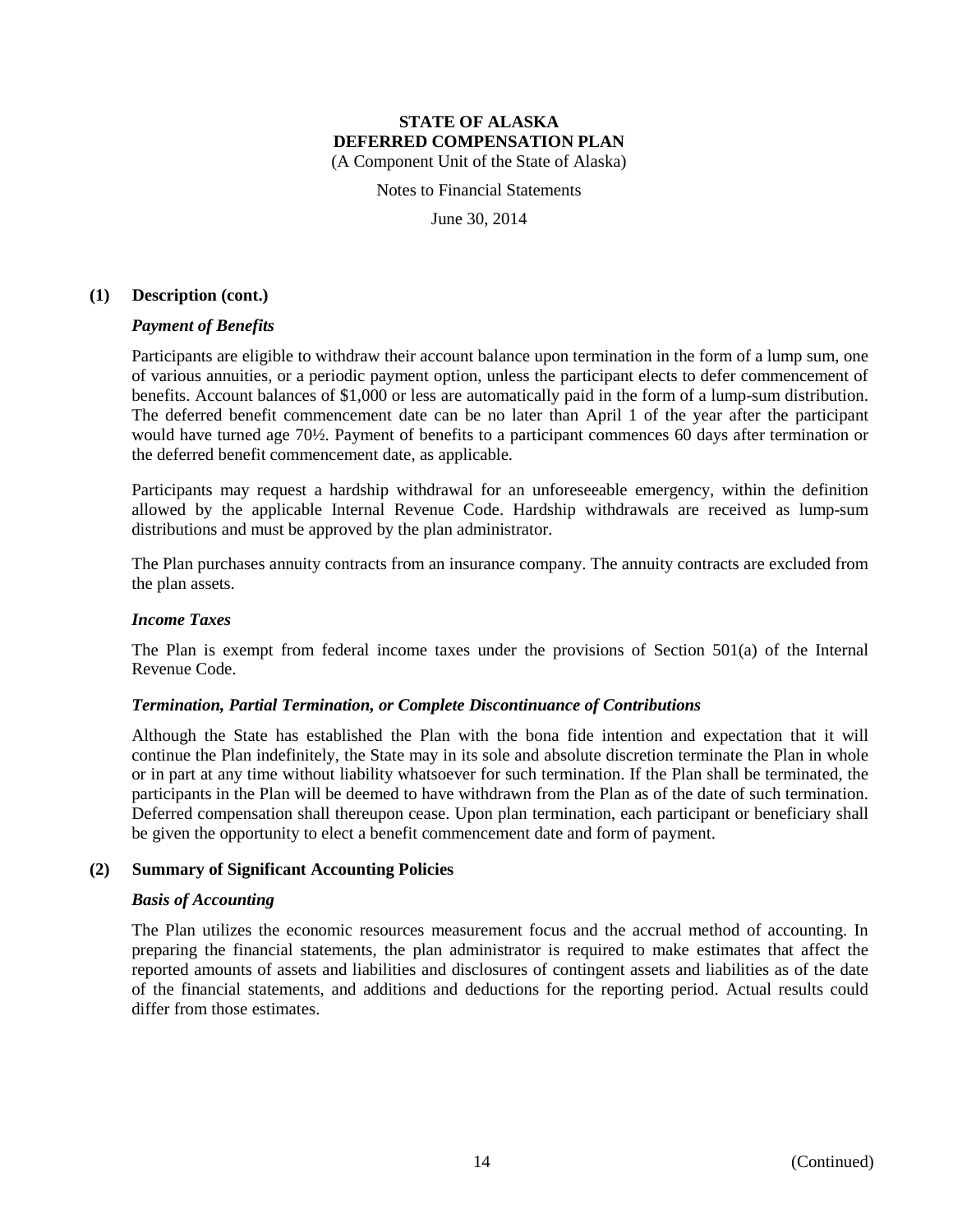# **STATE OF ALASKA DEFERRED COMPENSATION PLAN**

(A Component Unit of the State of Alaska)

Notes to Financial Statements

June 30, 2014

#### **(2) Summary of Significant Accounting Policies (cont.)**

#### *Valuation of Collective Investment Funds*

The Plan's investments in collective investment funds (note 3), held in trust are stated at fair value based on the unit value as reported by the trustees multiplied by the number of units held by the Plan. The unit value is determined by the trustees based on the fair value of the underlying assets. Purchases and sales of securities are recorded on a trade-date basis.

#### *Valuation of Synthetic Investment Contracts*

The Plan's investments in fully benefit-responsive synthetic investment contracts (note 4) are stated at fair value as they are affected by the market factors and credit standing.

#### *Contributions Receivable*

Contributions applicable to wages earned through the Plan's year-end are accrued. These contributions are considered fully collectible, and accordingly, no allowance for doubtful accounts is considered necessary.

#### *Due to State of Alaska General Fund*

Amounts due to the State of Alaska General Fund represent the net difference between amounts paid by the Plan on behalf of others and amounts paid by others on behalf of the Plan.

#### **(3) Investments**

The Plan is participant directed, which means that the Plan's participants decide in which options to invest. Of total plan net position of \$796,592,000 at June 30, 2014, 99.9%, or \$796,570,000, are specifically allocated to individual participant accounts.

Each participant designates how their contribution is to be allocated among the investment options. Each participant's account is credited with the participant's contributions, adjusted for the appreciation or depreciation in unit value for the investment funds, and reduced for administrative fees.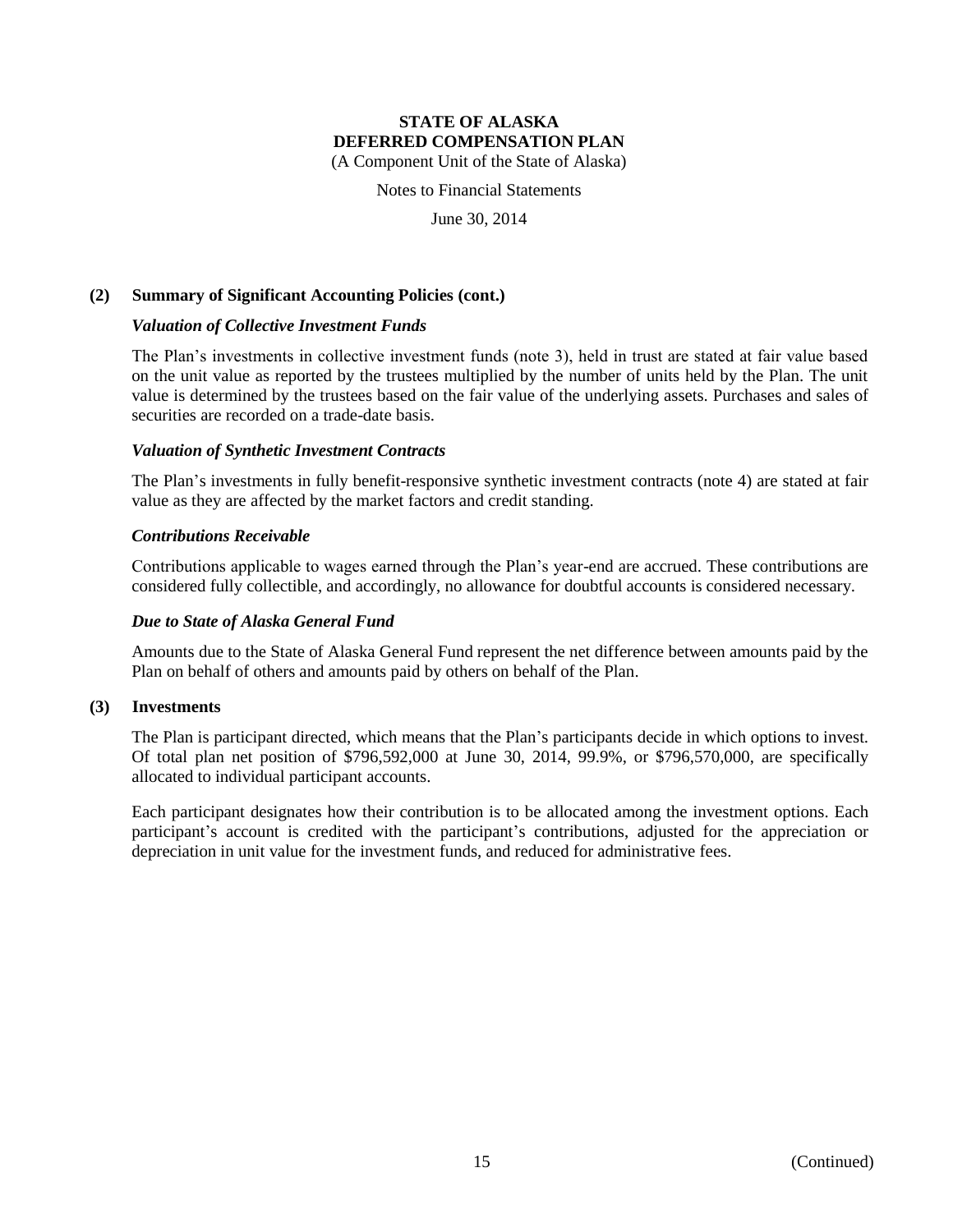Notes to Financial Statements

June 30, 2014

# **(3) Investments (cont.)**

# *The market value Participant Directed Investments at June 30 year-end are as follows (in thousands)*:

|                                                       | 2014          |
|-------------------------------------------------------|---------------|
| Interest Income Fund                                  | \$<br>188,921 |
| S&P 500 Index Fund                                    | 172,840       |
| U.S. Small Cap Trust                                  | 100,310       |
| Alaska Long-Term Balanced Trust                       | 51,583        |
| <b>Brandes International Equity Fund</b>              | 50,308        |
| SSgA Global Balanced Fund                             | 41,513        |
| Government/Credit Bond Index Fund                     | 28,932        |
| Russell 3000 Index Fund                               | 19,215        |
| <b>RCM Socially Responsible Investment Fund</b>       | 15,769        |
| Intermediate Bond Fund                                | 14,519        |
| <b>Alaska Balanced Trust</b>                          | 14,157        |
| Alaska Target Date Retirement 2020 Trust              | 13,580        |
| State Street Institutional Treasury Money Market Fund | 12,081        |
| Alaska Target Date Retirement 2015 Trust              | 10,038        |
| U.S. Real Estate Investment Trust Index Fund          | 9,993         |
| World Equity Ex-U.S. Index Fund                       | 9,008         |
| U.S. TIPS Index Fund                                  | 7,957         |
| Alaska Target Date Retirement 2025 Trust              | 6,801         |
| Alaska Target Date Retirement 2030 Trust              | 4,217         |
| World Government Bond Ex-U.S. Index Fund              | 3,895         |
| Alaska Target Date Retirement 2035 Trust              | 3,294         |
| Long U.S. Treasury Bond Index Fund                    | 3,098         |
| Alaska Target Date Retirement 2010 Trust              | 2,902         |
| Alaska Target Date Retirement 2040 Trust              | 2,796         |
| Mass Mutual (formerly Hartford) Stock – Equity Fund   | 2,100         |
| Alaska Target Date Retirement 2055 Trust              | 1,907         |
| Alaska Target Date Retirement 2045 Trust              | 1,602         |
| Alaska Target Date Retirement 2050 Trust              | 1,250         |
| Mass Mutual (formerly Hartford) Bond Fund             | 63            |
| Total                                                 | \$<br>794,649 |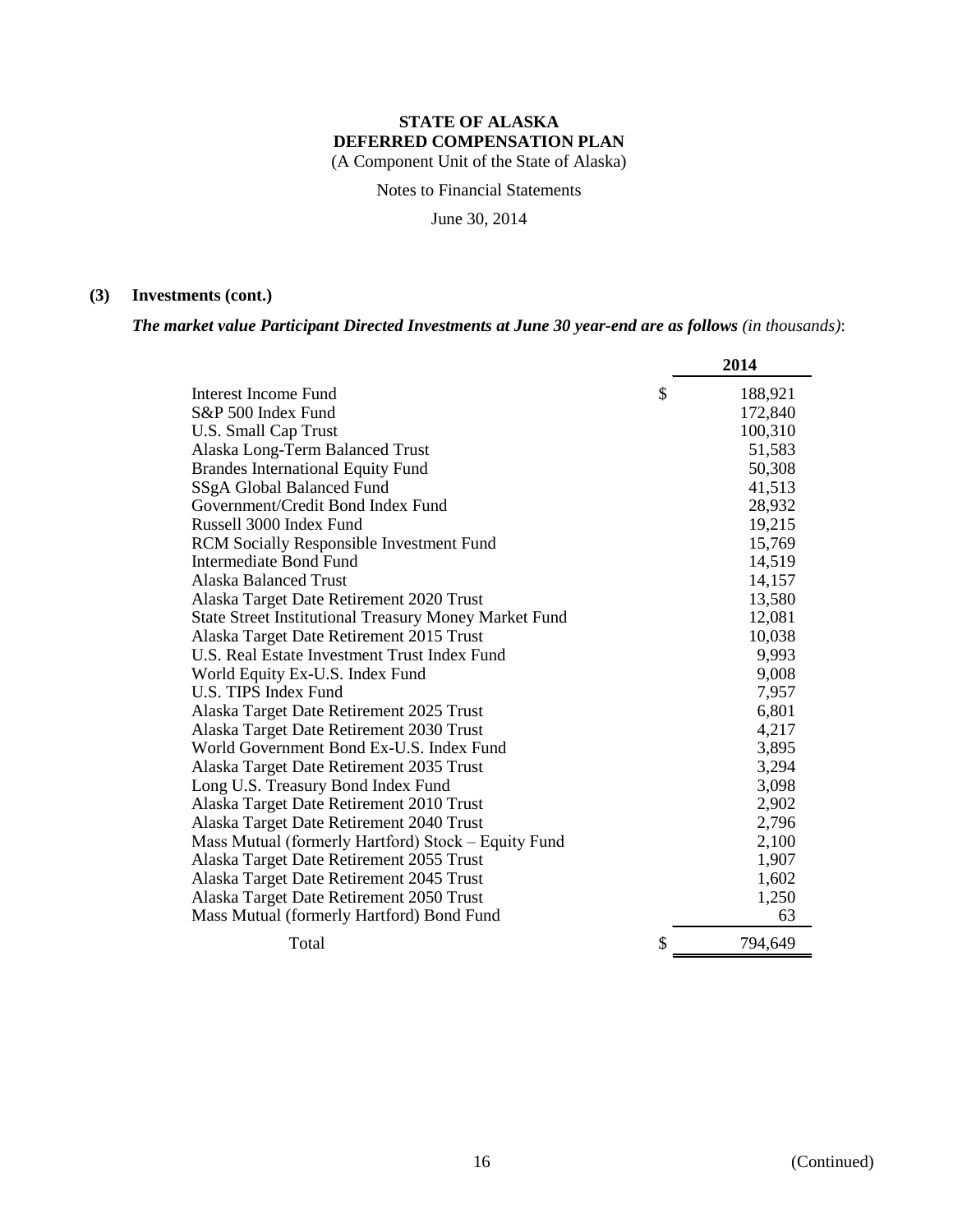Notes to Financial Statements

June 30, 2014

# **(3) Investments (cont.)**

The Plan's investments at June 30, 2014 include the following collective investment funds (in thousands):

|                                                            | <b>Units owned</b> | <b>Unit value</b> |              | <b>Balance</b> |
|------------------------------------------------------------|--------------------|-------------------|--------------|----------------|
| Equity funds:                                              |                    |                   |              |                |
| S & P 500 Index Fund                                       | 2,412,282          | 71.650            | $\mathbb{S}$ | 172,840        |
| <b>U.S. Small Cap Trust</b>                                | 1,112,328          | 90.180            |              | 100,310        |
| <b>Brandes International Equity Fund</b>                   | 3,525,474          | 14.270            |              | 50,308         |
| <b>RCM Socially Responsible</b>                            |                    |                   |              |                |
| <b>Investment Fund</b>                                     | 752,539            | 20.955            |              | 15,769         |
| <b>U.S. Real Estate Investment Trust</b>                   |                    |                   |              |                |
| <b>Index Fund</b>                                          | 691,275            | 14.455            |              | 9,993          |
| Russell 3000 Index Fund                                    | 1,023,276          | 18.778            |              | 19,215         |
| World Equity Ex-U.S. Index Fund                            | 579,263            | 15.552            |              | 9,008          |
| Equity Fund, actively managed*                             | 80,663             | 26.032            |              | 2,100          |
|                                                            |                    |                   |              | 379,543        |
| Bond and debt securities funds:                            |                    |                   |              |                |
| Government/Credit Bond Fund                                | 856,630            | 33.774            |              | 28,932         |
| <b>Intermediate Bond Fund</b>                              | 546,540            | 26.566            |              | 14,519         |
| U.S. TIPS Index Fund                                       | 614,163            | 12.956            |              | 7,957          |
| Long U.S. Treasury Bond Index Fund                         | 210,244            | 14.734            |              | 3,098          |
| World Government Bond Ex-U.S.                              |                    |                   |              |                |
| <b>Index Fund</b>                                          | 312,760            | 12.454            |              | 3,895          |
| Bond Fund, actively managed*                               | 6,318              | 9.926             |              | 63             |
|                                                            |                    |                   |              | 58,464         |
| Bond and equity fund:                                      |                    |                   |              |                |
| SSgA Global Balanced Fund                                  | 2,567,614          | 16.168            |              | 41,513         |
| Money market funds:<br>Participant directed - State Street |                    |                   |              |                |
| <b>Institutional Treasury Money</b><br><b>Market Fund</b>  | 12,080,548         | 1.000             |              | 12,081         |
|                                                            |                    |                   |              |                |
| Total collective investment                                |                    |                   |              |                |
| funds                                                      |                    |                   | \$           | 491,601        |

\* Actively managed by the Division of Treasury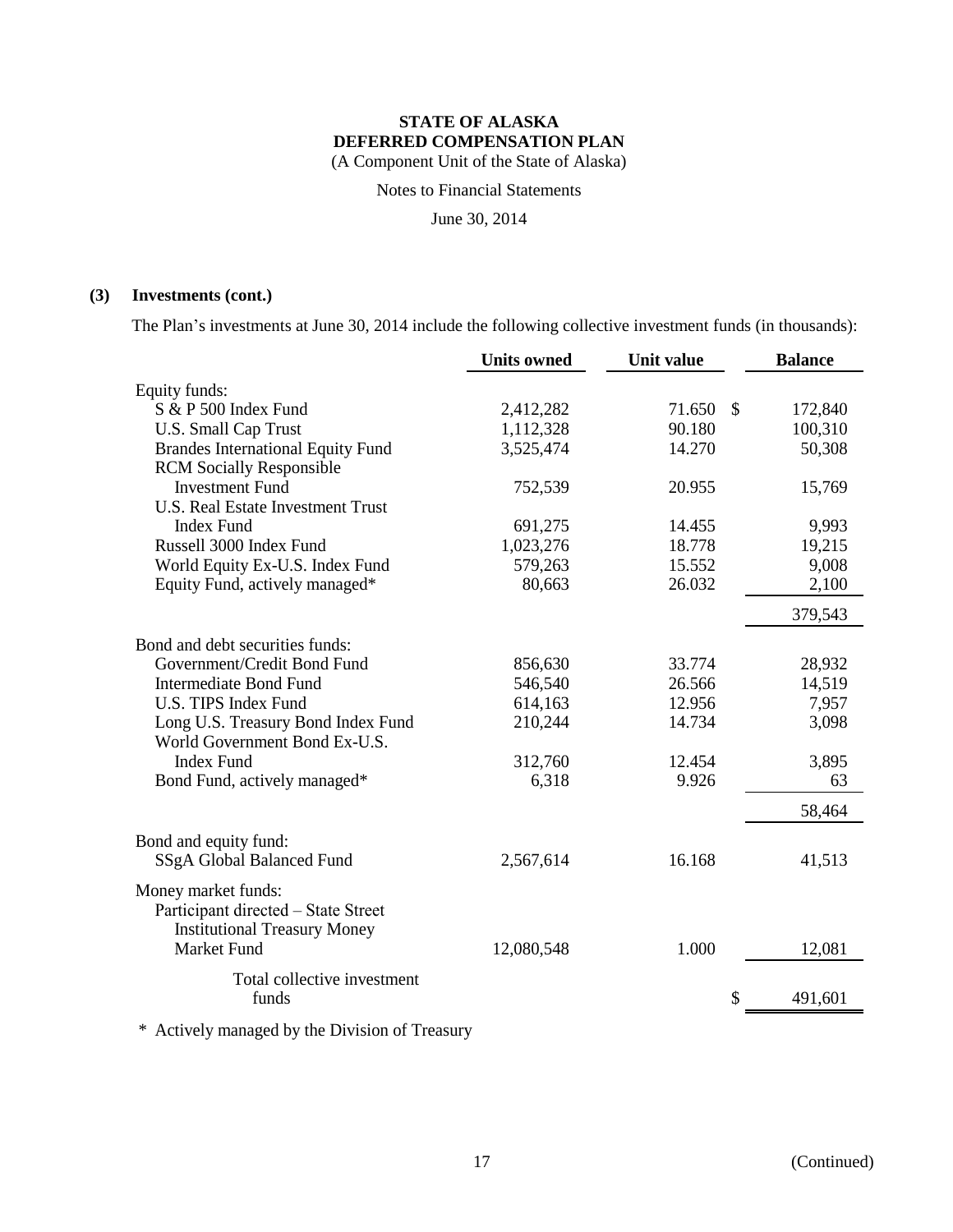Notes to Financial Statements

June 30, 2014

#### **(4) Synthetic Investment Contracts**

Accounts and terms of synthetic investment contracts in effect at June 30, 2014 are as follows:

#### *Prudential Insurance Company of America*

In September 2013, the Plan's investment manager entered into an investment contract, on behalf of the Plan, with Prudential Insurance Company of America. This financial institution provides a wrap contract that covers a separately managed structured payout synthetic investment portfolio. The account is credited with earnings and investment deposits, less administrative expenses charged by the financial institution and investment withdrawals. The contract is included in the Plan's financial statements at market value. It is fully benefit responsive. There are no reserves against contract value for the credit risk of the contract issuer or otherwise. The contract value of the investment contract at June 30, 2014 was \$49,048 as reported by Prudential Insurance Company of America and the market value of the portfolio at June 30, 2014 as \$51,044. The average crediting rate for fiscal year ending June 30, 2014 was approximately 2.92%. The crediting interest rate is based on the approximate rate of interest that will amortize differences between book and market value over the portfolio's average duration.

#### *Royal Bank of Canada*

In February 2013, the Plan's investment manager entered into an investment contract, on behalf of the Plan, with Royal Bank of Canada. This financial institution provides a wrap contract that covers a separately managed structured payout synthetic investment portfolio. The account is credited with earnings and investment deposits, less administrative expenses charged by the financial institution and investment withdrawals. The contract is included in the Plan's financial statements at market value. It is fully benefit responsive. There are no reserves against contract value for the credit risk of the contract issuer or otherwise. The contract value of the investment contract at June 30, 2014 was \$34,873 as reported by Royal Bank of Canada and the market value of the portfolio June 30, 2014 was \$36,298. The average crediting rate for fiscal year ending June 30, 2014 was approximately 2.79%. The crediting interest rate is based on the approximate rate of interest that will amortize differences between book and market value over the portfolio's average duration.

#### *State Street Bank*

In 2004, the Plan's investment manager entered into an investment contract, on behalf of the Plan, with State Street Bank. This financial institution provides a wrap contract that covers a separately managed constant duration synthetic investment portfolio. The account is credited with earnings and investment deposits, less administrative expenses charged by the financial institution and investment withdrawals. The contract is included in the Plan's financial statements at market value. It is fully benefit responsive. There are no reserves against contract value for the credit risk of the contract issuer or otherwise. The contract value of the investment contract at June 30, 2014 was \$55,594, as reported by State Street Bank, and the market value of the portfolio at June 30, 2014 was \$57,793. The average crediting rate for fiscal year ending June 30, 2014 was approximately 2.96%. The crediting interest rate is based on the approximate rate of interest that will amortize differences between book and market value over the portfolio's average duration.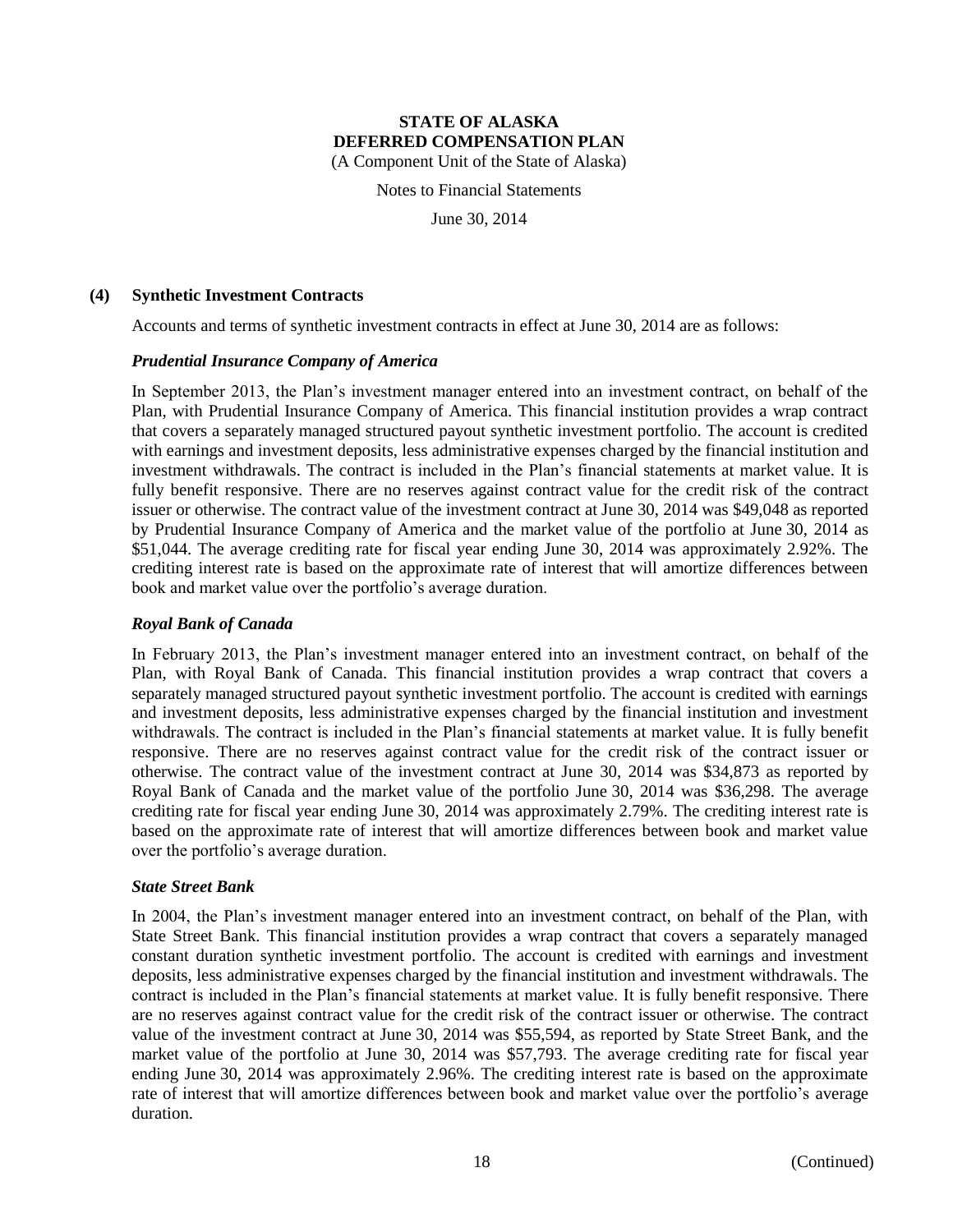Notes to Financial Statements

June 30, 2014

#### **(4) Synthetic Investment Contracts (cont.)**

#### *Pacific Life Insurance Co.*

In 2004, the Plan's investment manager entered into an investment contract, on behalf of the Plan, with Pacific Life Insurance Co. This financial institution provides a wrap contract that covers a separately managed structured payout synthetic investment portfolio. The account is credited with earnings and investment deposits, less administrative expenses charged by the financial institution and investment withdrawals. The contract is included in the Plan's financial statements at market value. It is fully benefit responsive. There are no reserves against contract value for the credit risk of the contract issuer or otherwise. The contract value of the investment contract at June 30, 2014 was \$34,893 as reported by Pacific Life Insurance Co, and the market value of the portfolio at June 30, 2014 was \$36,273. The average crediting rate for fiscal year ending June 30, 2014 was approximately 2.96%. The crediting interest rate is based on the approximate rate of interest that will amortize differences between book and market value over the portfolio's average duration.

#### *Bank of America*

In 2003, the Plan's investment manager entered into an investment contract, on behalf of the Plan, with Bank of America. This financial institution provided a wrap contract that covers a separately managed structured payout synthetic investment portfolio. The account was credited with earnings and investment deposits, less administrative expenses charged by the financial institution and investment withdrawals. The contract was included in the Plan's financial statements at market value. It is fully benefit responsive. There are no reserves against contract value for the credit risk of the contract issuer or otherwise. This wrap contract was terminated in 2013.

#### *NATIXIS Financial Products Inc.*

In 1999, the Plan's investment manager entered into an investment contract, on behalf of the Plan, with NATIXIS Financial Products Inc. This financial institution provided a wrap contract that covers a separately managed structured payout synthetic investment portfolio. The account was credited with earnings and investment deposits, less administrative expenses charged by the financial institution and investment withdrawals. The contract was included in the Plan's financial statements at market value. It is fully benefit responsive. There are no reserves against contract value for the credit risk of the contract issuer or otherwise. This wrap contract was terminated in 2013.

#### *Rabobank Nederland*

In 2003, the Plan's investment manager entered into an investment contract, on behalf of the Plan, with Rabobank Nederland. This financial institution provided a wrap contract that covers a separately managed structured payout synthetic investment portfolio. The account was credited with earnings and investment deposits, less administrative expenses charged by the financial institution and investment withdrawals. The contract was included in the Plan's financial statements at market value. It is fully benefit responsive. There are no reserves against contract value for the credit risk of the contract. This wrap contract was terminated in 2013.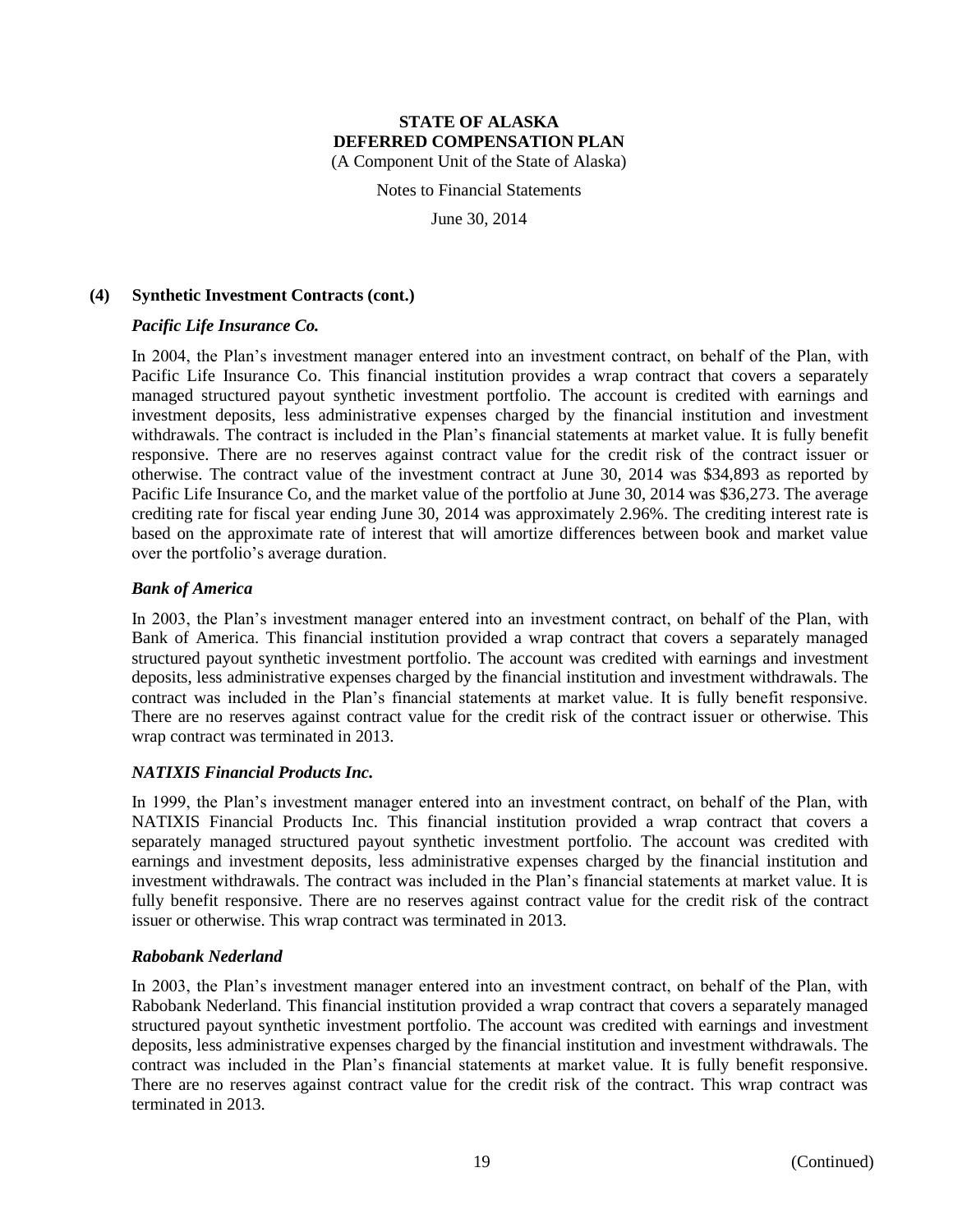# Notes to Financial Statements

#### June 30, 2014

#### **(5) Deposit and Investment Risk**

#### *Interest Rate Risk*

Interest rate risk is the risk that changes in interest rates will adversely affect the fair value of an investment.

#### **Collective Investment and Money Market Funds**

The Board contracts with external investment managers who maintain collective investment funds. Managers selected to manage investments for the Plan are subject to the provisions of the collective investment funds the Board has selected. In addition, the Plan maintains a balance in a commingled money market portfolio.

The Board does not have a policy to limit interest rate risk for the Collective Investment Funds or the Institutional Treasury Money Market Fund portfolio. These investments with their related weighted average maturities at June 30, 2014 are as follows:

|                                                 | <b>Fair value</b><br>(in thousands) | Weighted<br>average<br>maturity |
|-------------------------------------------------|-------------------------------------|---------------------------------|
| Government/Credit Bond Index Fund<br>\$         | 28,932                              | 8.18 years                      |
| Intermediate Bond Fund                          | 14,519                              | 3.82 years                      |
| <b>Institutional Treasury Money Market Fund</b> | 12,081                              | 45 days                         |
| U.S. TIPS Index Fund                            | 7,957                               | 7.28 years                      |
| World Government Bond ex-U.S. Index Fund        | 3,895                               | 7.68 years                      |
| Long U.S. Treasury Bond Index Fund              | 3,098                               | $16.68$ years                   |
| <b>Bond Fund</b>                                | 63                                  | 5.27 years                      |

#### **Interest Income Fund**

The Board contracts with an external investment manager who is given the authority to invest in synthetic investment contracts and a reserve. This external manager also manages the securities underlying the synthetic investment contracts.

Through the Board's investment policy, exposure to fair value losses arising from increasing interest rates is managed by limiting the duration on synthetic investment contracts as follows:

For constant duration synthetic investment contracts, duration cannot exceed the longer of six years or the duration of the Barclays Capital Intermediate Aggregate Index plus one-half year. The aggregate duration of the constant duration synthetic investment contracts was 3.89 years at June 30, 2014. The duration of the Barclays Capital Intermediate Aggregate Index was 4.19 years at June 30, 2014.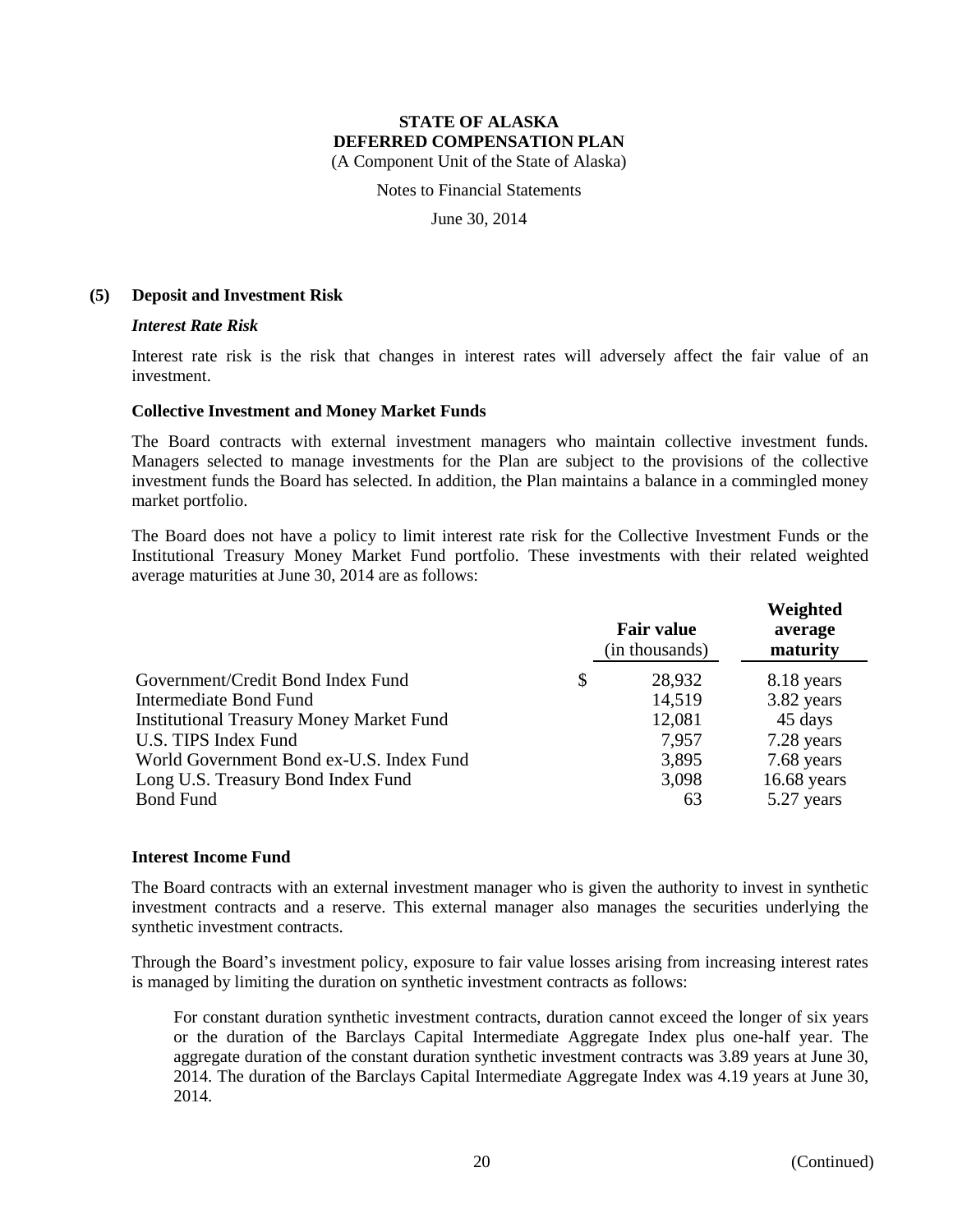Notes to Financial Statements

June 30, 2014

#### **(5) Deposit and Investment Risk (cont.)**

Duration is a measure of interest rate risk. In the case of the Plan's constant duration synthetic investment contracts, duration is the fair value weighted average term to maturity using all fixed income securities underlying the contracts and their related cash flows.

The Board does not have a policy to limit interest rate risk for the reserve. The balance in the reserve is invested in the custodian's Institutional Treasury Money Market Fund, which has a weighted average maturity of 32 days at June 30, 2014.

#### **Pooled Investment Funds**

Duration is a measure of a security's sensitivity to a 100-basis point change in interest rates. Duration, for the securities in the pooled investment funds, is the fair value weighted average term to maturity for each security taking into account all related cash flows.

The Board contracts with an external investment manager who is given the authority to invest funds in a wholly owned pooled environment to accommodate thirteen participant directed funds. Through the Board's investment policy, exposure to fair value losses arising from increasing interest rates is managed by limiting the duration as follows:

For government and corporate debt securities, duration is limited to  $\pm$  0.2 years of the blended benchmark of 70% Barclays U.S. Intermediate Aggregate Bond Index, 15% Barclays U.S. Floating Rate Note Index, 10% Barclays TIPS Index and 5% Barclays Long U.S. Treasury Bond Index. At June 30, 2014, the blended Barclays Bond Index duration was 3.98 years, and the duration of the Aggregate Bond Trust was 3.93 years.

The weighted average maturity of the money market portfolio was 34.14 days at June 30, 2014.

The Board does not have a policy to limit interest rate risk for funds held in foreign currency, the custodian's short-term investment fund or commercial paper.

Credit risk is the risk that an issuer or other counterparty to an investment will not fulfill its obligations.

The Board does not have a policy to limit credit risk for the Plan's collective investment funds and the commingled money market portfolio. These investments are not rated.

The Board's investment policy has the following limitations with regard to credit risk for synthetic investment contracts, investments underlying the synthetic investment contracts and the reserve:

Synthetic Investment contract issuers must have an investment grade rating,

Supranational Agency and Foreign Government entity investments must have a minimum rating of A- or equivalent,

Corporate debt securities must have a minimum rating of BBB- or equivalent,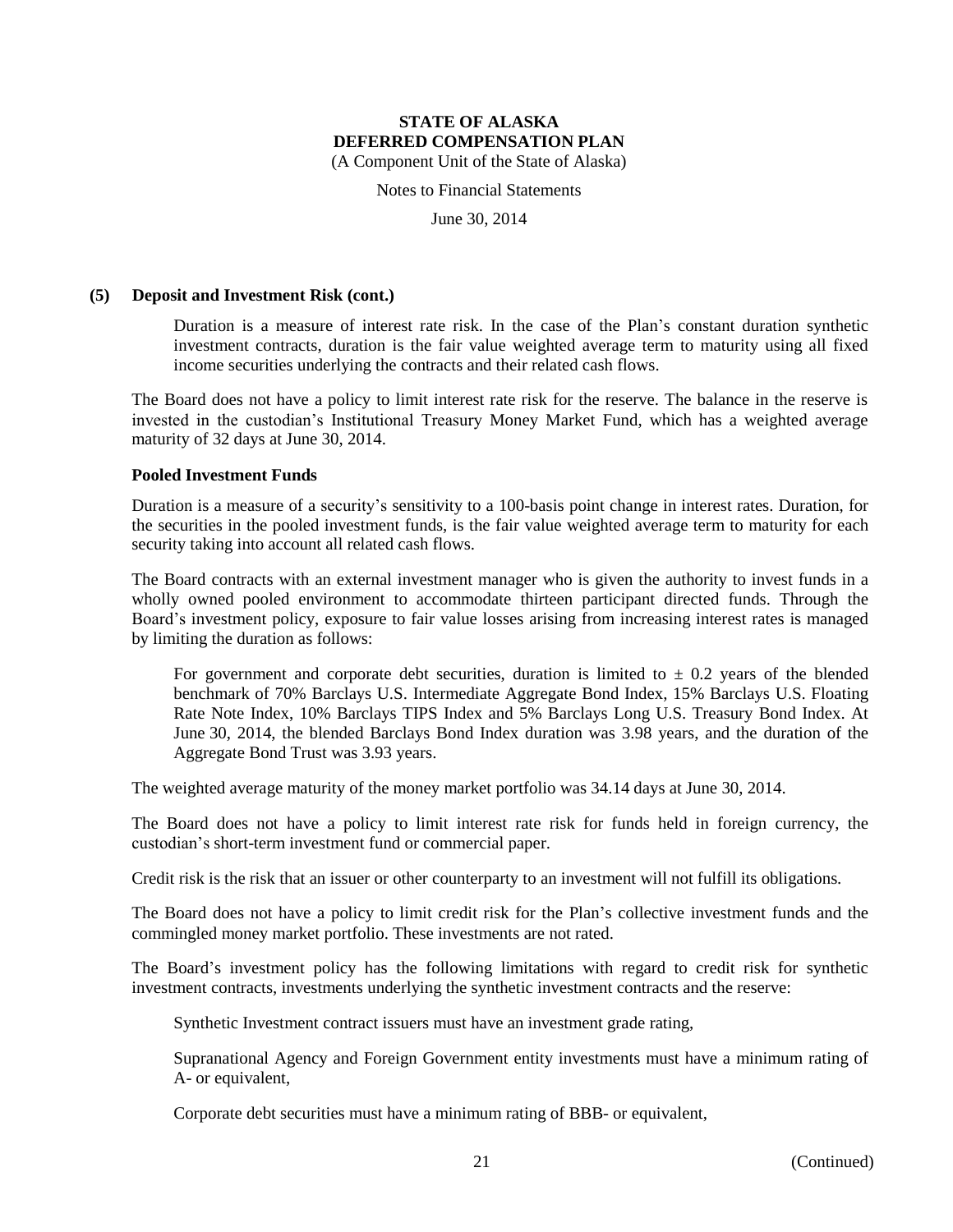Notes to Financial Statements

June 30, 2014

#### **(5) Deposit and Investment Risk (cont.)**

Asset-backed securities must have a minimum rating of AAA or equivalent,

The ratings assigned to issuers of money market instruments must have the highest rating of any nationally recognized statistical rating organization. This limitation does not apply to the investment funds maintained by the custodian.

The Board's investment policy has the following limitations with regard to credit risk for wholly owned pooled investments:

All government and corporate fixed income securities must be rated BBB- or better at time of purchase,

GNMA, FNMA, and FHLMC mortgage-backed securities may be purchased even if they are not rated by all or any of these rating agencies as long as they are rated investment grade by T.Rowe's internal credit evaluation, and

Commercial paper and other short-term debt obligations must be rated A1 or equivalent.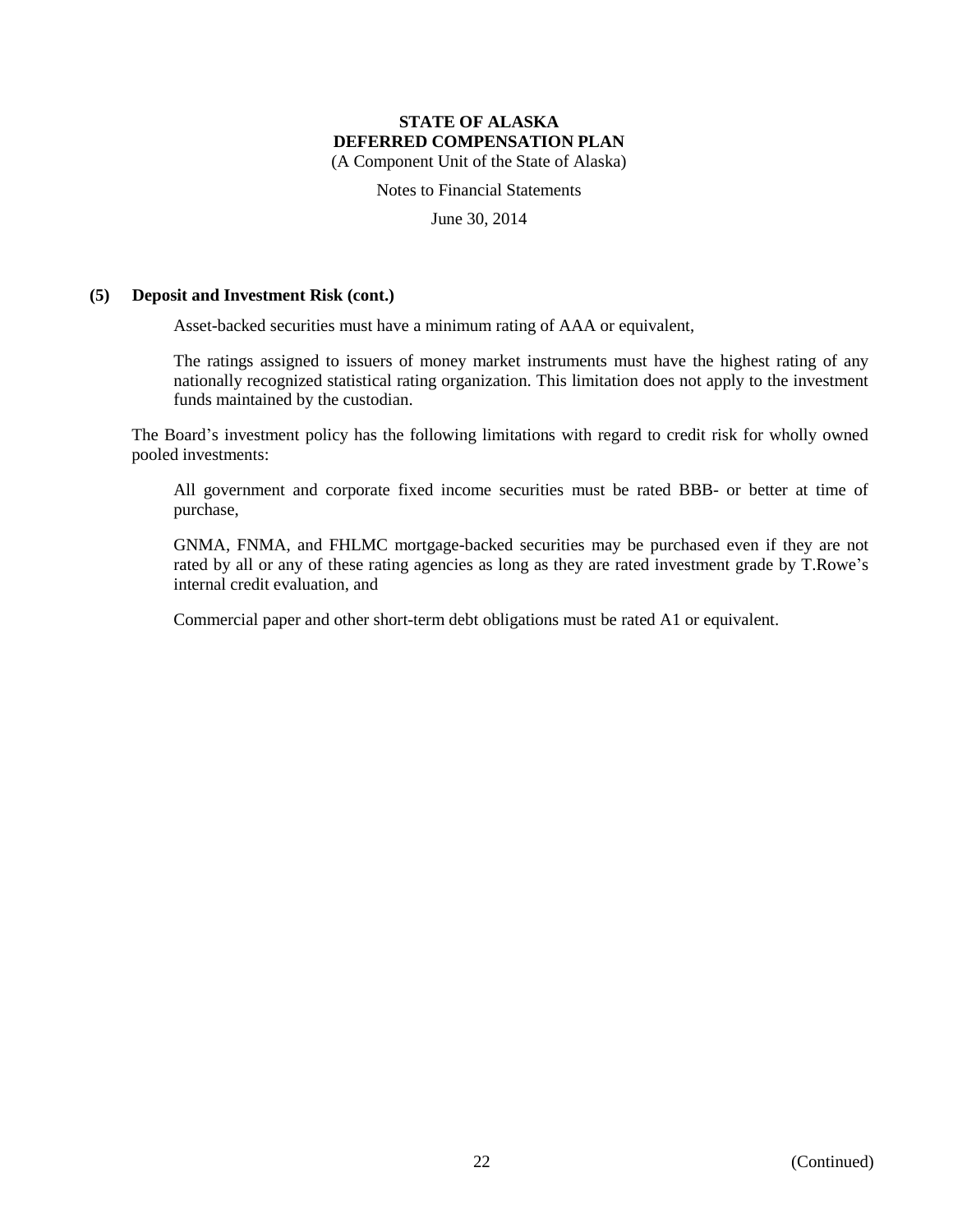Notes to Financial Statements

June 30, 2014

# **(5) Deposit and Investment Risk (cont.)**

At June 30, 2014, Plan investments consisted of securities with credit quality ratings issued by a nationally recognized statistical rating organization as follows (using the Standard and Poor's rating scale):

|                                     |                  | Fair market value (in thousands)             |         |              |  |  |
|-------------------------------------|------------------|----------------------------------------------|---------|--------------|--|--|
|                                     |                  | <b>Underlying</b><br>synthetic<br>investment |         |              |  |  |
| <b>Investment type</b>              | <b>Rating</b>    | contracts                                    | Other   | <b>Total</b> |  |  |
| Investments with credit exposure:   |                  |                                              |         |              |  |  |
| Money market fund                   | Not Rated        | \$                                           | 260     | 260          |  |  |
| Short-term investment fund          | <b>Not Rated</b> | 8,839                                        |         | 8,839        |  |  |
| U.S. government agency              | AA               | 9,436                                        |         | 9,436        |  |  |
| Mortgage-backed                     | <b>AAA</b>       | 2,280                                        |         | 2,280        |  |  |
| Mortgage-backed                     | $\overline{A}$   | 1,393                                        |         | 1,393        |  |  |
| Mortgage-backed                     | Not Rated        | 52,439                                       |         | 52,439       |  |  |
| Other asset-backed                  | <b>AAA</b>       | 4,209                                        |         | 4,209        |  |  |
| Other asset-backed                  | AA               | 96                                           |         | 96           |  |  |
| Other asset-backed                  | Not Rated        | 4,305                                        |         | 4,305        |  |  |
| Corporate bonds                     | AAA              | 361                                          |         | 361          |  |  |
| Corporate bonds                     | AA               | 5,419                                        |         | 5,419        |  |  |
| Corporate bonds                     | $\mathbf{A}$     | 18,538                                       |         | 18,538       |  |  |
| Corporate bonds                     | <b>BBB</b>       | 13,740                                       |         | 13,740       |  |  |
| Corporate bonds                     | Not Rated        | 183                                          |         | 183          |  |  |
| Yankees:                            |                  |                                              |         |              |  |  |
| Corporate                           | AAA              | 1,466                                        |         | 1,466        |  |  |
| Corporate                           | AA               | 4,428                                        |         | 4,428        |  |  |
| Corporate                           | $\mathbf{A}$     | 5,819                                        |         | 5,819        |  |  |
| Corporate                           | <b>BBB</b>       | 2,201                                        |         | 2,201        |  |  |
| Government                          | AAA              | 1,210                                        |         | 1,210        |  |  |
| Government                          | AA               | 584                                          |         | 584          |  |  |
| Government                          | $\mathbf{A}$     | 437                                          |         | 437          |  |  |
| Government                          | <b>BBB</b>       | 70                                           |         | 70           |  |  |
| Deposits and investments with       |                  |                                              |         |              |  |  |
| no credit exposure:                 |                  |                                              |         |              |  |  |
| Deposits                            |                  | (923)                                        |         | (923)        |  |  |
| U.S. Treasury notes                 | AA               | 46,138                                       |         | 46,138       |  |  |
| U.S. Treasury notes                 | Not Rated        | 6,253                                        |         | 6,253        |  |  |
| <b>Collective Investment Funds</b>  |                  |                                              | 377,096 | 377,096      |  |  |
| <b>Wholly Owned Pooled</b>          |                  |                                              | 114,127 | 114,127      |  |  |
| <b>Wholly Owned Domestic Equity</b> |                  |                                              | 116,079 | 116,079      |  |  |
| Total invested assets               |                  | \$<br>188,921                                | 607,562 | 796,483      |  |  |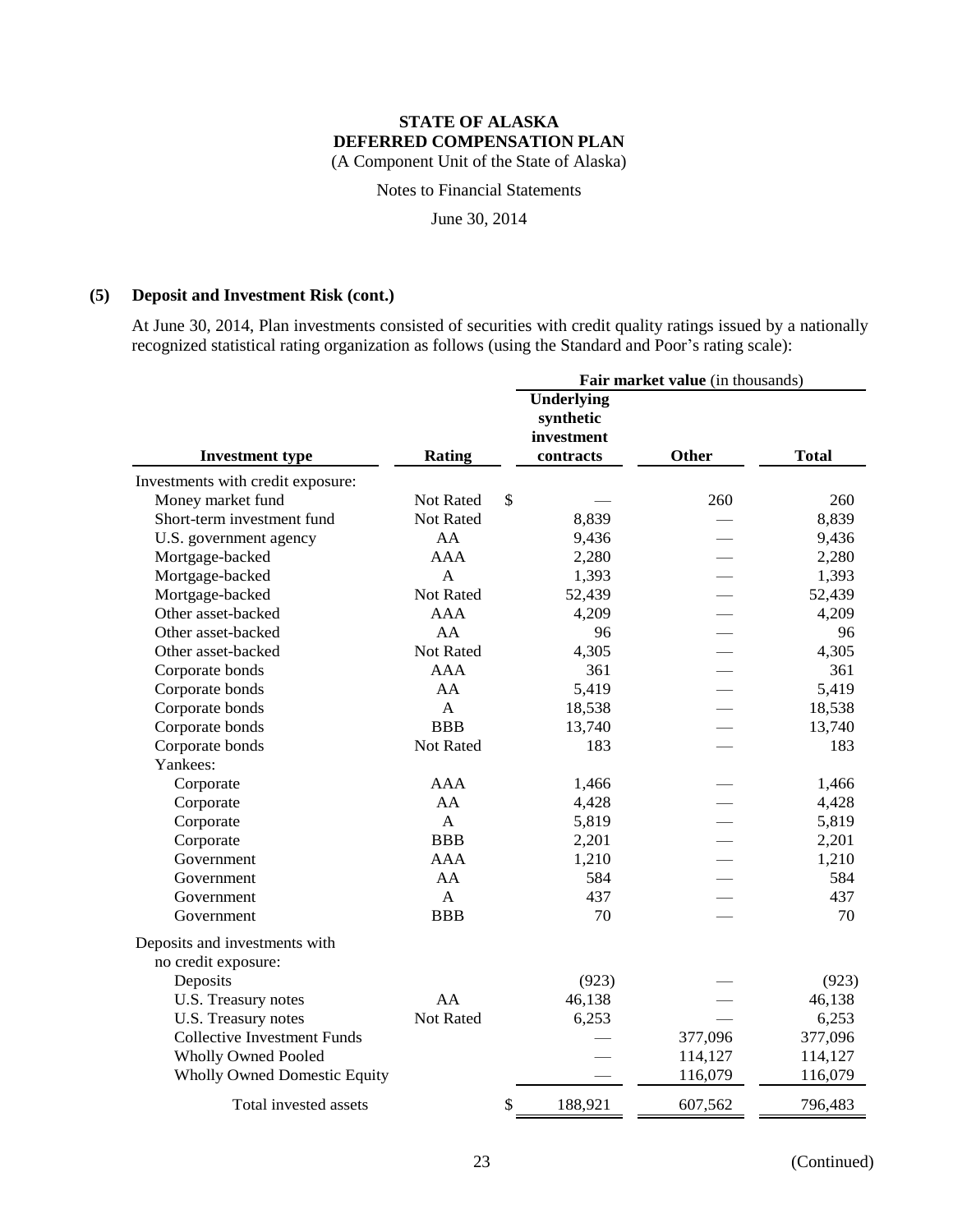Notes to Financial Statements

June 30, 2014

#### **(5) Deposit and Investment Risk (cont.)**

#### *Concentration of Credit Risk*

Concentration of credit risk is the risk of loss attributed to the magnitude of a government's investment in a single issuer.

The Board does not have a policy to limit concentration of credit risk in the collective investment and money market funds.

The Board's policy with regard to concentration of credit risk for synthetic investment contracts, investments underlying the synthetic investment contracts and the reserve is as follows:

No investment will be made if, at the time of purchase, total investment in any single issuer of investment contracts would exceed 35.0% of the Interest Income Fund's total value.

No investment will be made if, at the time of purchase, total investment in any single issuer or in all issuers of the securities held as supporting investments under synthetic investment contracts in the table below would exceed the respective percentages of all investments underlying the synthetic investment contracts.

| <b>Investment</b> type                                        | <b>Issuer</b> | All issuers |
|---------------------------------------------------------------|---------------|-------------|
| U.S. Treasury and Agencies                                    | 100.0%        | 100.0%      |
| U.S. Agency Securities                                        | 100.0         | 100.0       |
| <b>Agency Mortgage-backed Securities</b>                      | 50.0          | 50.0        |
| Non-Agency Mortgage-backed Securities                         | 5.0           | 50.0        |
| <b>Asset-backed Securities</b>                                | 5.0           | 50.0        |
| Domestic and Foreign Corporate Debt Securities                | 5.0           | 50.0        |
| Supranational Agency and Foreign Government Entity Securities | 5.0           | 50.0        |
| Money Market Instruments - Nongovernmental/Agency             | 5.0           | 100.0       |
| Custodian Short-term Investment Fund                          | 100.0         | 100.0       |

The maximum exposure to securities rated BBB is limited to 20.0% of the total value underlying synthetic investment contracts.

For the reserve, the total investment of any single issuer of money market instruments may not exceed 5.0% of the total value underlying synthetic investment contracts. This limitation does not apply to the investment funds maintained by the custodian.

The Board's policy with regard to concentration of credit risk for wholly owned pooled investments is as follows:

Equity holdings will be limited to 5.0% per issuer of the equity portfolio at the time of purchase,